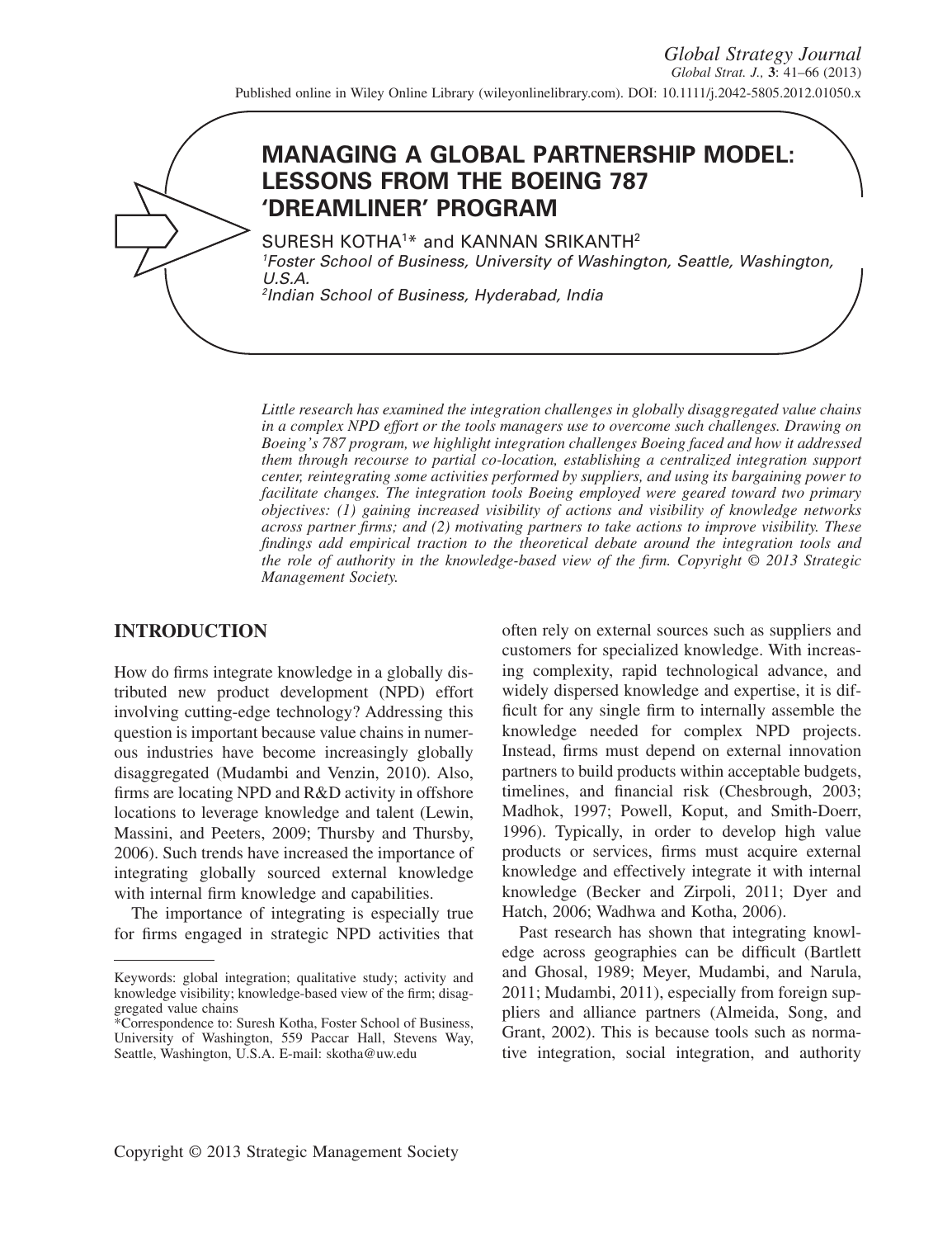relationships (Bartlett and Ghosal, 1989; Martinez and Jarillo, 1989; Rugman and Verbeke, 2009) used by the multinational enterprise (MNE) to integrate activities across geographies are unavailable in *globally disaggregated* buyer-supplier supply chains (Rugman, Verbeke, and Nguyen,  $2011$ ).<sup>1</sup> Although (partial) co-location or significant travel across the globe is theoretically feasible, it is prohibitively expensive in practice, forcing firms to consider alternatives. As well, the need for specialized external sources of knowledge may require a buyer to work with suppliers with the requisite knowledge but no prior relationship.

Understanding how to effectively integrate knowledge among the subsidiaries of an MNE is one of the most important research areas in global strategy (Kogut and Zander, 1993; Mudambi, 2011). However, little research has examined the integration challenges in *globally disaggregated value chains* in a complex NPD effort involving cutting-edge technologies or the tools used by managers to overcome these challenges. This study attempts to address this gap by exploring the question of *how a firm integrates globally disaggregated new product development and manufacturing*. To address this, we identify the components, tools, and mechanisms that underlie global integration capability.

Since the research question addresses issues pertaining to a globally disaggregated complex NPD initiative, we chose a setting in which such processes are still unfolding. To this end, we examine Boeing's 787 *Dreamliner* program. The 787 airplane is a breakthrough product involving cutting-edge technologies, which required a significant integration effort between suppliers and Boeing locations across the globe. The 787 airplane represents a breakthrough product because it is the first passenger plane built using composite materials, which pushed the technological frontier in terms of flying a certain distance with 20 percent less fuel than comparable planes.

We undertook a qualitative study of this globally distributed, complex NPD project because the introduction of a new airplane provided the ideal context for examining issues in global supplier integration. We explore the different types of integration challenges faced by Boeing in the 787 program, and

observe how these issues were resolved in order to uncover the building blocks of a global integration capability. Integration in this context takes place in an unstructured setting laden with ambiguity, which makes it difficult to specify interdependencies across firms and geographic boundaries *a priori*. In addition to the role played by traditional mechanisms that drive integration, the chosen context allows for other potentially interesting mechanisms to be identified and discussed. This is best accomplished using a qualitative approach (Eisenhardt and Graebner, 2007).

Our findings suggest that Boeing encountered three kinds of integration problems in implementing the 787 airplane program. It achieved integration through recourse to partial co-location, established a unique IT-enabled centralized integration support center, reintegrated some activities previously performed by suppliers, and used its bargaining power to facilitate integration. We found that the integration tools employed were geared toward two primary objectives: (1) gaining increased visibility of actions and visibility of knowledge networks across partner firms; and (2) motivating partners to take actions that would improve visibility. These findings contribute to our understanding of the components of a global integration capability and add a level of empirical traction to the largely theoretical debate around the role of authority in the knowledge-based view of the firm.

## **Background literature**

An extensive amount of international business research has considered the difficulty in integrating knowledge across locations *within* an MNE (e.g., Mudambi, 2011; Rugman and Verbeke, 2009). In contrast, we focus specifically on knowledge integration *across* geographically distributed buyers and suppliers involved with complex NPD programs in a global setting. In general, integrating knowledgeintensive activities between firms is more difficult than within a single firm because personnel from different firms lack a: (1) common language, common culture, or agreed upon decision principles that arise naturally within firms (Grant, 1996; Kogut and Zander, 1992, 1996); and (2) unified source of authority to enforce decisions or break deadlocks that arise from conflicts (Williamson, 1985).

Prior work suggests that buyer-supplier relationships achieve knowledge integration by broadly relying on three sets of tools: (1) co-locating buyer

<sup>&</sup>lt;sup>1</sup> Normative integration provides benefits such as a common language and agreed upon decision rules (Ghoshal and Nohria, 1989), whereas social integration enables the transfer of sticky knowledge through strong ties (Frost and Zhou, 2005; Hansen, 1999, 2002).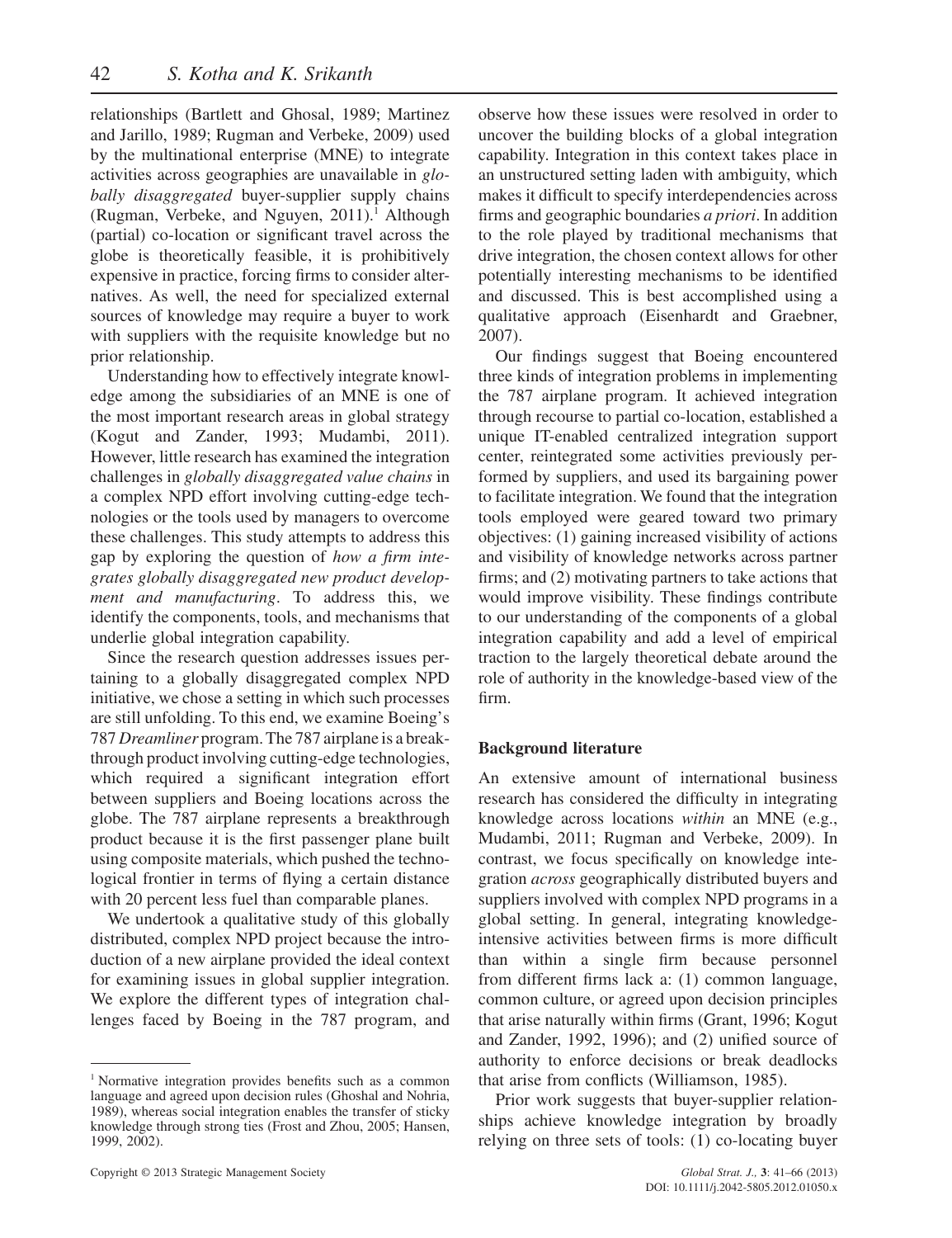and supplier engineers (Dyer, 1997; Dyer and Nobeoka, 2000; Helper, MacDuffie, and Sabel, 2000); (2) leveraging relationship-specific assets (RSA) developed in prior interactions (Dyer and Singh, 1998; Kale and Singh, 2007); and (3) using modular product architectures (Baldwin and Clark, 2000). Such tools have significant shortcomings when integrating knowledge in buyer-supplier NPD relationships that are *globally* distributed, as will be explained below.

## *Co-location and integration*

One approach to integrating knowledge between buyer and supplier engineers is through co-location, at least for the critical phases of a project (Dyer, 2000; Lincoln and Ahmadjian, 2001; Olson and Olson, 2000). Dyer and Nobeoka (2000) have shown that geographic proximity is a key consideration in creating supplier groups in the Toyota network. Typically, Toyota has engineers from its suppliers working in its facilities for extended periods, and vice versa, leading to human capital co-specialization (Dyer, 1996; Dyer and Nobeoka, 2000). Operating within the same environment facilitates the emergence of shared contextual knowledge, which in turn, promotes integration (Kraut *et al*., 2002; Olson *et al*., 2002).2 Helper *et al*. (2000) argue that co-location supports monitoring and promotes socialization between buyer and supplier employees, leading to superior integration outcomes. In short, co-location facilitates effective integration.

However, in globally distributed NPD projects, (partial) co-locating supplier engineers and/or facilitating extensive travel across the supplier network is prohibitively expensive in practice, leading firms to look for alternatives to achieve integration. Also, in globally disaggregated projects, differences in language, culture, and institutional diversity further exacerbate the coordination problems that arise due to geographic distance such as the lack of frequent, rich situated interactions between interdependent agents.3 It is important to note that whereas prior work has pointed out the problems arising from geographic dispersion, it is still an open question as to how such relationships should be managed to achieve effective integration between the assembler and suppliers when co-location is constrained.

## *RSA and integration*

Research suggests that when exchange partners develop RSA, or relational capital, they are more effective in integrating activities (Doz, 1996; Dyer and Singh, 1998; Kotabe, Martin, and Domoto, 2003). Relationship duration influences the stock of RSA between partners, with the current project benefitting from learning in prior interactions. As partner-specific experience and learning accumulate, they create RSA such as the development of a common language, interaction routines, and a better understanding of partner decision-making procedures, leading to better knowledge exchange and superior integration (Dyer and Singh, 1998; Gulati, Lavie, and Singh, 2009). RSA among established partners could include aids in achieving integration in NPD, such as boundary objects that can convey meaning across different functional specialists (Carlile, 2002) and the presence of boundary spanners with the recognition and credibility across the different units (Mudambi, 2011).

In globally distributed NPD projects involving cutting-edge technologies, RSA may be unavailable or severely constrained. First, the necessary technological know-how may be available only through firms that share no prior relationship (Garud and Munir, 2008). For instance, when electronics technology was incorporated into cars, automotive manufacturers were forced to seek *new* partners with such expertise (Lee and Berente, 2012). Second, with a prior partner, a qualitative change in the nature of the relationship could limit the usefulness of accumulated RSA in achieving integration outcomes. For example, aids in integration (such as boundary objects) may need to be renegotiated across the different experts involved and new boundary spanners with credibility across the new functions identified. Thus, when U.S. automakers adopted Japanese supply management practices (e.g., JIT and Kanban) and outsourced complete subsystems, both manufacturers and suppliers had to learn how to manage this transformation to their partnership.

<sup>2</sup> Dyer (2000) shows that the average distance between Toyota's and its supplier plants is much less than the corresponding distance for GM and argues that such close physical proximity provides Toyota with an advantage in integrating supplier activities relative to GM, for it enables rich and fast communications. <sup>3</sup> While it may appear that the challenges faced by a firm in managing a disaggregated supply chain in general is not different from that of managing a *globally* disaggregated supply chain, the differences lie primarily in the degree to which such integration is different.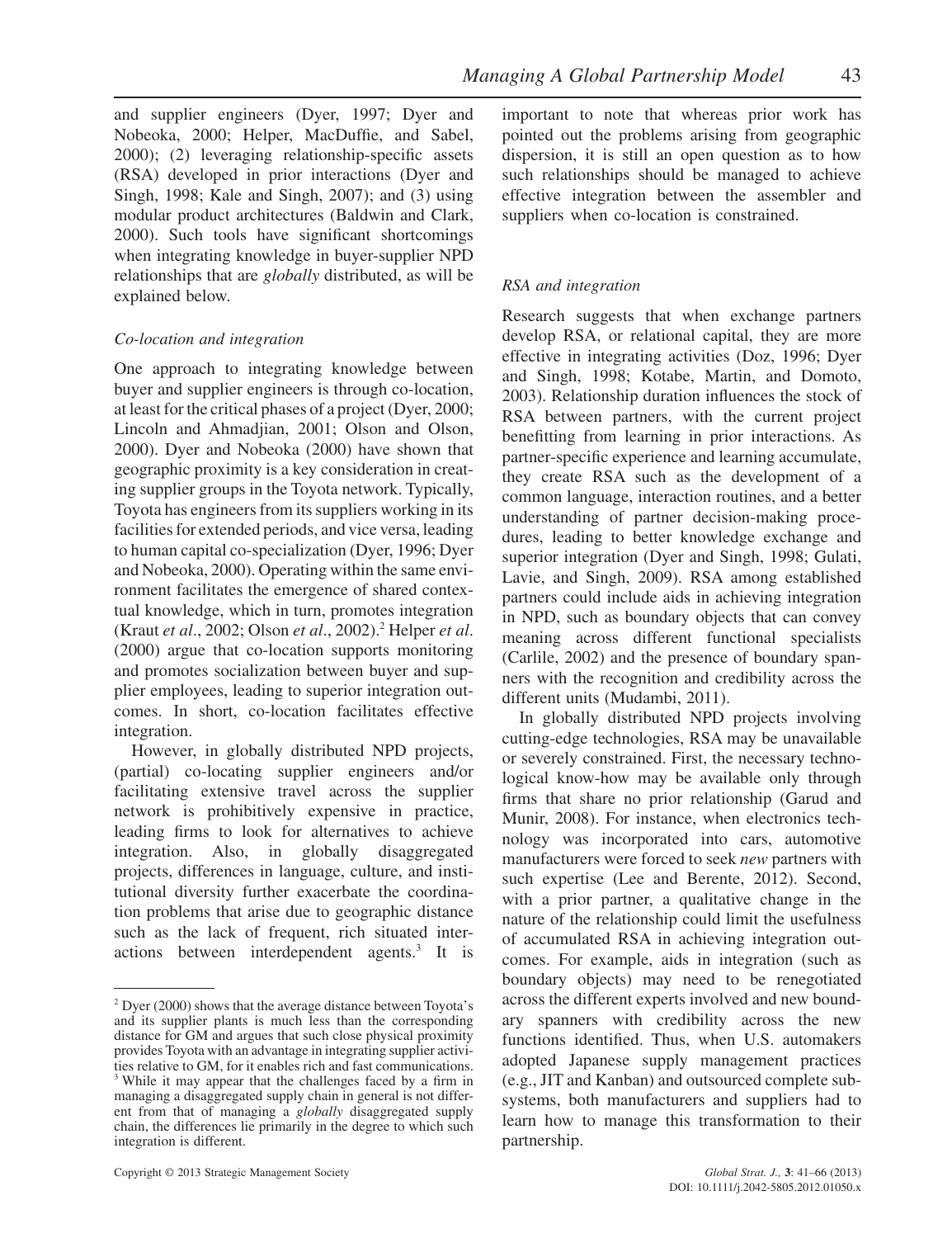#### *Modularity and integration*

Another important approach to integrating supplier knowledge is a reliance on modular product and organization architectures. Organizational architecture represents the division of labor between the firm and its suppliers and the integration mechanisms used to coordinate activities (Baldwin and Clark, 2000), whereas product architecture represents a product's deconstruction into subcomponents and their interactions (Ulrich and Eppinger, 2005). Research has shown that when a product's architecture and its underlying knowledge are modular, integrating knowledge from external sources is less difficult (Baldwin and Clark, 2000; Brusoni, Prencipe, and Pavitt, 2001).

Entirely modular product architectures are relatively rare; this is especially the case with complex NPD projects involving cutting-edge technologies, due to the significant uncertainty regarding the nature of interdependence between the subcomponents (Ethiraj and Levinthal, 2004). In such situations, product designers often learn about component interdependences via trial and experimentation (Garud and Munir, 2008). In new automotive design, for example, designers cannot predict *ex ante* how components will interact to generate system performance such as noise or vibration (Becker and Zirpoli, 2009), a factor that constrains the designer from realizing a modular organizational architecture. In such settings, firms may be better off using an *integral* rather than a *modular* perspective (Siggelkow and Levinthal, 2003). Thus, NPD efforts involving integral products and breakthrough innovations require significant cross-team integration

across different components (Sosa, Eppinger and Rowles, 2004; Zirpoli and Becker, 2011). Since suppliers often hold critical knowledge about subsystem designs, effective buyer and supplier knowledge integration is critical for breakthrough NPD projects.

In sum, NPD programs involving cutting-edge technologies that are distributed across *both* geographic and firm boundaries present unique integration challenges. As shown in Table 1, integration tools designed to manage such programs are limited. Co-location can be prohibitively expensive and technological uncertainty precludes modularity as an effective integration strategy. The need for specialized knowledge may require firms to work with partners who have no prior RSA, while changes to the program task requirements can make RSA from prior projects less effective. Finally, the unique integration tools available to an MNE are not available across buyers and suppliers. This suggests a research gap in our understanding of how firms effectively integrate activities in *globally disaggregated* complex NPD projects, a gap this article attempts to address.

## **METHODS**

## **Approach and context**

Our approach represents a combination of theory generation (Eisenhardt, 1989) and theory elaboration (Lee, 1999). We drew upon the emerging findings to elaborate and sharpen assertions made in these literatures. To guide the inquiry, we employed a conceptual framework consisting of a broadly defined

Table 1. Integration tools available in globally disaggregated NPD projects

| Integration tools            | Available within<br>firm boundaries | Available across<br>firm boundaries | Available in a globally disaggregated<br>NPD program?                                                                                                                               |  |  |  |  |
|------------------------------|-------------------------------------|-------------------------------------|-------------------------------------------------------------------------------------------------------------------------------------------------------------------------------------|--|--|--|--|
| Authority                    | Yes                                 | N <sub>0</sub>                      | No.                                                                                                                                                                                 |  |  |  |  |
| Normative integration        | <b>Yes</b>                          | N <sub>0</sub>                      | N <sub>0</sub>                                                                                                                                                                      |  |  |  |  |
| Relationship-specific assets | <b>Yes</b>                          | <b>Yes</b>                          | Only with partners with prior relationships*                                                                                                                                        |  |  |  |  |
| Social integration           | Yes.                                | <b>Yes</b>                          | Only with partners with prior relationships                                                                                                                                         |  |  |  |  |
| Modular architectures        | Yes.                                | <b>Yes</b>                          | Difficult to achieve in an NPD program that<br>uses cutting-edge technology and a new<br>approach, regardless of whether the<br>activities are organized within or across<br>firms. |  |  |  |  |

\*Relationship-specific assets (RSA) include things such as shared knowledge of decision-making procedures, development of a common language, and using shared routines and processes (Dyer and Singh, 1998). The purpose of normative integration is essentially to develop these same integration tools across subsidiaries of an MNE (Ghoshal and Nohria, 1989).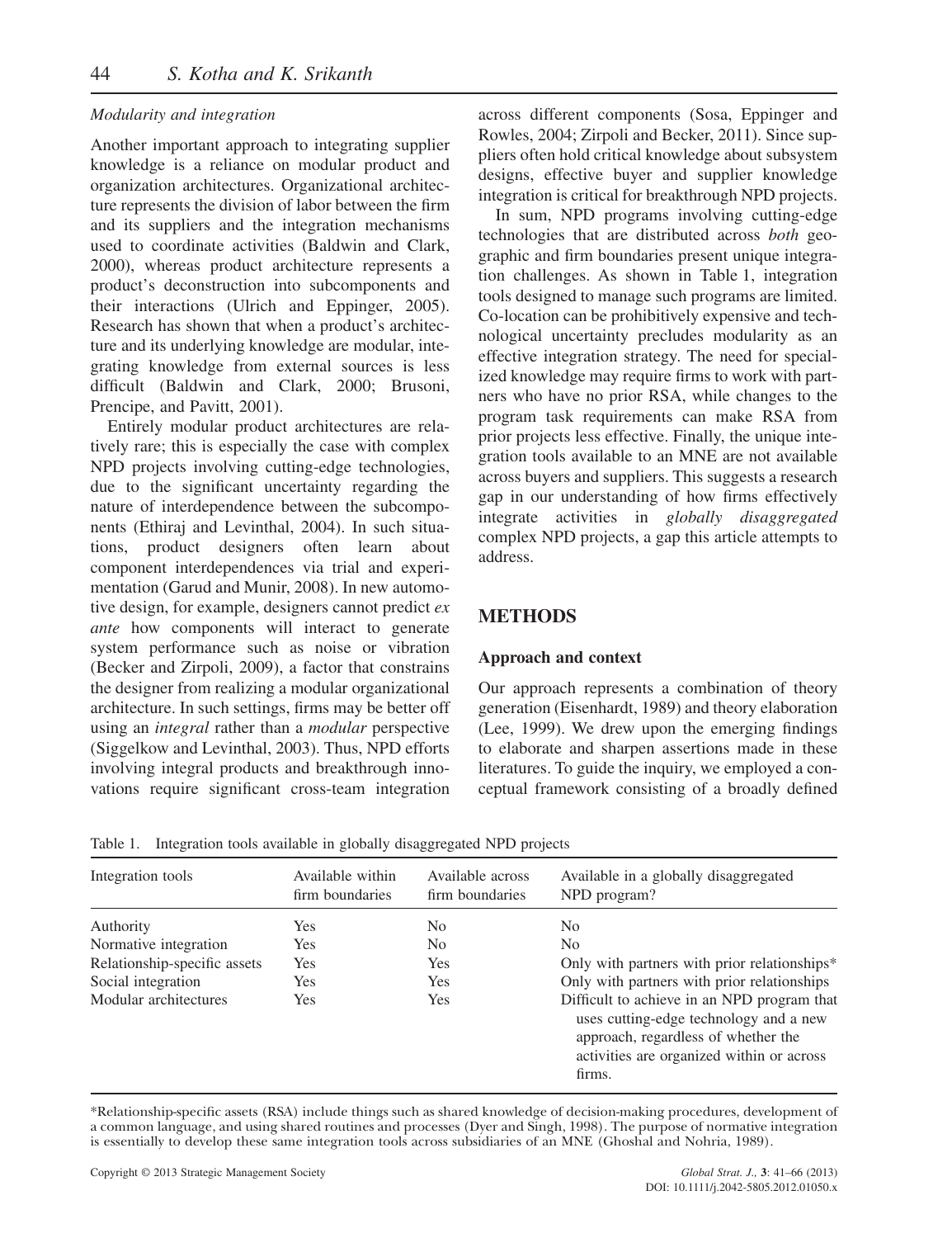research question (provided in the introduction) and some potentially important constructs (e.g., modularity, co-location, RSA) from the extant literature.

## *Choice of Boeing and 787 program*

Our choice of Boeing was driven by theoretical and pragmatic reasons. On the theoretical front, we focused on a program that represents a globally distributed NPD effort involving cutting-edge technologies where integration between the assembler and suppliers is crucial to program success. Additionally, the program was subject to a number of delays, chiefly attributed to integration issues between Boeing and its partners. Understanding the causes for these delays and the subsequent actions and outcomes provides a unique quasi-experimental setting to observe the development of integration capabilities in the context of a global NPD project. $4$  More pragmatically, the access to significant personnel involved in the program provided a unique opportunity to observe the development of a complex product and its impact on Boeing's attempt at global integration.

The use of Boeing's 787 program represents a single case, but it was chosen deliberately due to the insights it could offer. Boeing's introduction of the 787, the real-time setting for the study, represents a revelatory case (Yin, 1994) and, as such, represents an important setting in which to study the research questions of interest. To industry observers, the Boeing 787 airplane represents a breakthrough product because 'with this airplane, Boeing has radically altered—indeed revolutionized—its approach to designing, building, and financing new products. Its role is that of 'systems integrator,' coordinating the design and development efforts of a group of largely non-U.S. partners' (Newhouse, 2007: 27).

# *The chosen time frame*

Since the factors influencing the development of organizational capabilities and organizational design often include path dependencies that are cumulative and historically conditioned (Garud and Kotha, 1994; Langlois, 1988), a research design that generalizes uniqueness needs to be longitudinal.

We selected 1996 as the starting point for analysis, since this was the year when Phil Condit unveiled Boeing's Vision 2016, the document setting forth the company's strategy for the next 20 years. Our end point was September 2011, the month that Boeing delivered the first aircraft for commercial use.

# **Data sources**

We employed data from three sources: (1) interviews with Boeing senior executives, its suppliers, and industry experts; (2) press releases, internal Boeing publications, and other information available from public sources; and (3) e-mails and phone calls with executives to fill in gaps.

# *Interview data*

Our primary sources were interviews conducted with multiple respondents within Boeing and its suppliers. We began the study with one of the authors conducting a four-hour interview with Phil Condit, former Boeing CEO, on whose watch the 787 was conceptualized and launched. This was followed by two separate interviews with Mike Bair, the first 787 program manager. We interviewed others, including the vice presidents in charge of supply chain management and quality; the director responsible for marketing and sales; and the airplane's interior design team; and other senior executives from units across the company. We also specifically interviewed three separate managers responsible for the Production Integration Center, one of the important tools Boeing employed to get greater control of its production system (described in detail later), to access *non-confidential* information about how this center functioned.

On two different occasions, we spoke to one of the directors in charge of the Vought factory in Charleston, South Carolina (one of Boeing's major suppliers, prior to the acquisition of this factory by Boeing). We did follow-up phone calls and e-mails to fill in the gaps after Boeing's acquisition of the Vought factory. Over a four-year period, we interviewed more than 20 senior executives directly related to the program. All interviews were recorded and professionally transcribed verbatim. Each interview lasted 1.5 hours on average and resulted in transcripts averaging 30-plus pages.

All interviews consisted of open- and close-ended questions. The closed-end part asked the senior manager to provide background information on the

<sup>4</sup> For this study, we specifically concentrate on the integration issues between Boeing and its six major structural partners: three Japanese firms, Mitsubishi, Fuji and Kawasaki; an Italian firm, Alenia Aermacchi; and two U.S. firms, Vought Aircraft Industries and Spirit Aerosystems.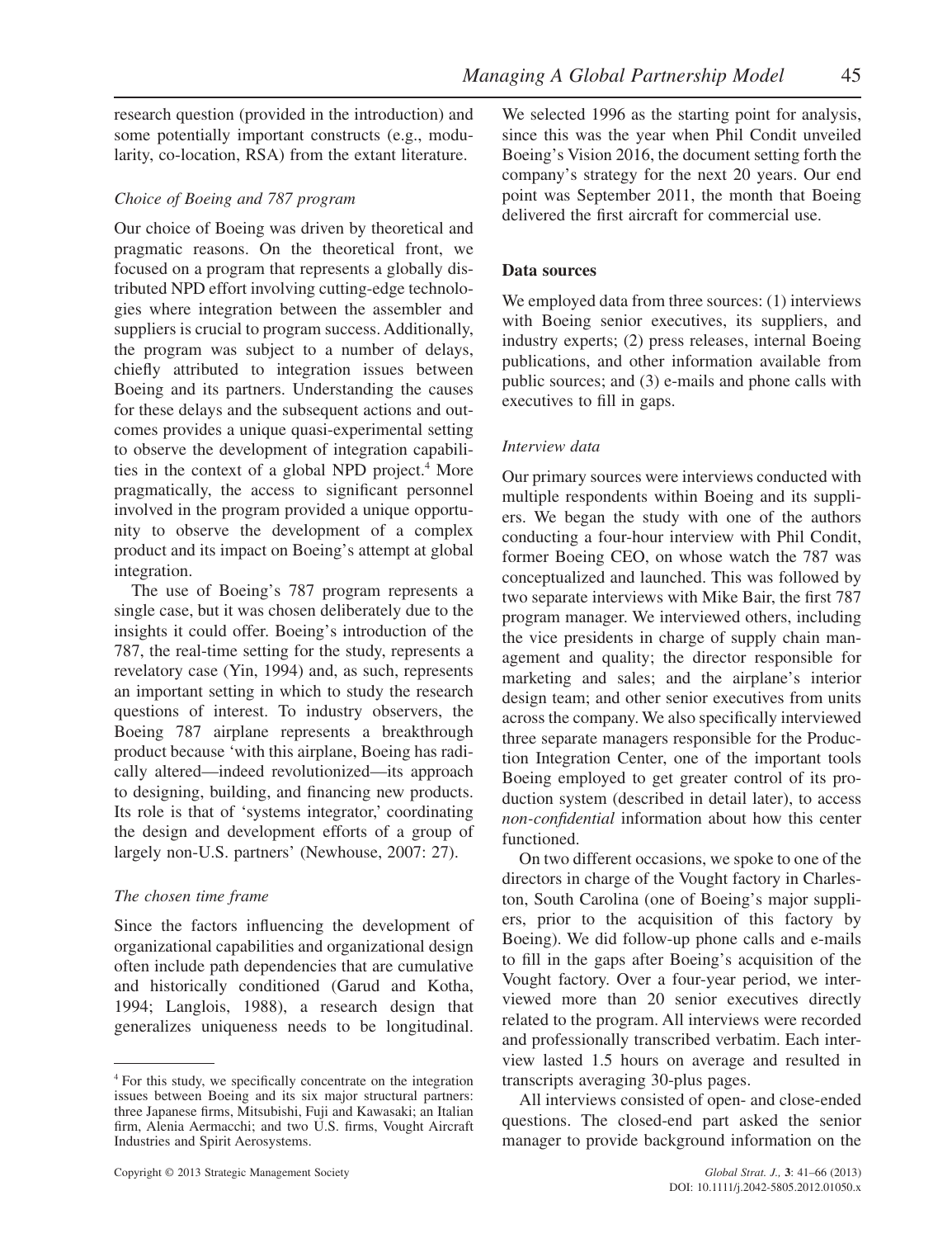program so we could supplement publicly available information with information directly gleaned from executives within Boeing. The open-ended part focused on non-confidential information unreported in the public media and Boeing press releases. Where appropriate and when relevant, we solicited information on managerial intentions and interpretation of how the program was conceptualized, structured, and unfolded over time. We used both nondirective and directive questions at different points in the interview to ensure data accuracy while reducing the priming effects where informants feel the need to answer a question in a specific way (Bingham and Haleblian,  $2012$ ).<sup>5</sup>

## *Books, cases, trade reports, and newspaper articles*

We supplemented interviews with secondary sources, including accounts provided by books (Newhouse, 1985, 2007; Norris *et al*., 2005), business cases (Kotha and Nolan, 2005; Esty and Kane, 2001), magazine and newspaper articles, investment and industry reports, and Boeing press releases. We also examined media reports, which often provide contextual information about industry dynamics and firm- and program-level actions and activities. Investment and industry reports (e.g., Reuters, Flight International) enabled us to validate emergent ideas regarding changes observed over time. Additionally, we examined more than 800 newspaper and magazine articles on the program. Such multiple sources allowed us to examine the data from many vantage points and triangulate interview data with publicly accessible data such as media reports, press releases, and industry reports (Yin, 1994).

## **Analysis**

We first analyzed the data by building our own case history for the Dreamliner 787 program. This case history was circulated to Boeing executives and corrected for factual errors. Using the material collected, we documented the airplane's evolution chronologically and then systematically examined the 787 program as it unfolded over time. To enhance theoretical sensitivity, we also systematically compared integration tools used across different partners over time. We were sensitive to the

<sup>5</sup> The information presented here includes only publicly disclosed details and contains no confidential information about the program.

characterization of major structural partners to categories identified from public sources such as the extent of co-location and prior relationships with the Boeing program. Typical of qualitative research (Brown and Eisenhardt, 1997), we checked the validity of our insights with colleagues and senior executives. This iterative process resulted in multiple revisions and refinements. In the sections that follow, we discuss our detailed understanding of how the 787's organizational architecture and Boeing's integration capabilities evolved over the time period being studied.

## **THE BOEING 787 PROGRAM: A GLOBALLY DISTRIBUTED DESIGN AND PRODUCTION SYSTEM**

## **Background and antecedents**

In 1996, Phil Condit, the newly appointed Boeing CEO, unveiled a vision for the company. Dubbed the *Boeing 2016 Vision*, it presented the company manifesto: 'People working together as a global enterprise for aerospace leadership' (The Boeing Company, press release, 1998). In addition to becoming a global enterprise, Condit identified three major competencies that Boeing would leverage, *large-scale systems integration* being one. To industry observers, this meant Boeing wanted to transform its identity from a wrench-turning manufacturer into a master planner, marketer, and snap-together assembler of high tech airplanes (Newhouse, 2007).

Four years later, after two false starts, Boeing announced the 787 airplane (The Boeing Company, press release, 2002), a super-efficient plane that could fly as fast as today's fastest commercial airplanes, a major breakthrough for the aviation industry (Kotha and Nolan, 2005). A few years prior, in 2000, Airbus announced the commercial launch of the A380 super-jumbo, and by 2003 Airbus succeeded Boeing as the world's largest builder of commercial airplanes for the first time (Taylor, 2003). As a result, industry observers questioned Boeing's commitment to the commercial aviation industry as well as its ability to compete effectively against Airbus (cf. MacPherson and Pritchard, 2003). Given such concerns, the flawless execution of the 787 program was a competitive necessity for Boeing.

## **Organization architecture of the 787 program**

Boeing decided to build the 787 airplane using titanium and graphite (Norris *et al*., 2005) making it the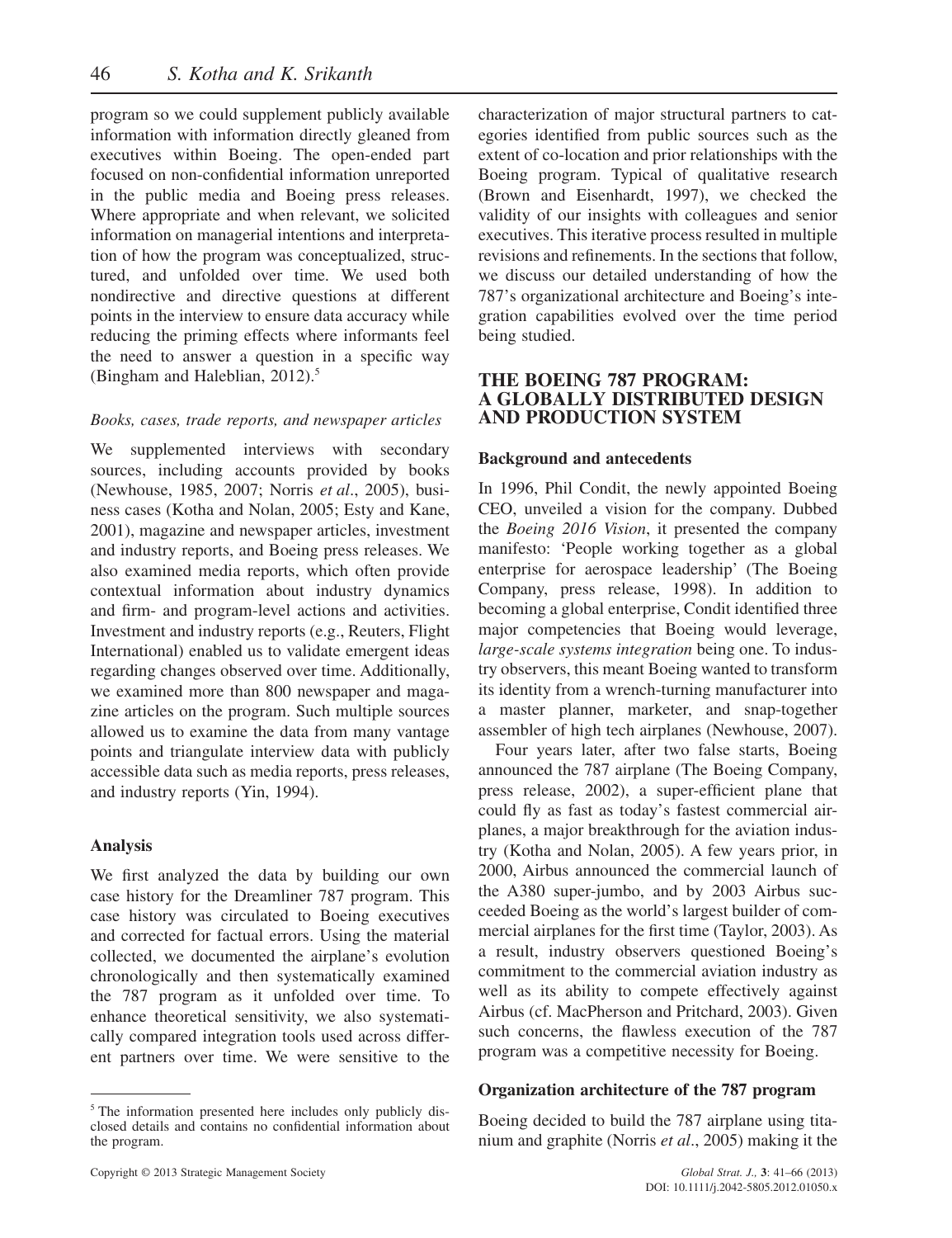world's first commercial aircraft built with composite materials, a decision that would have profound implications for the design and manufacture of the aircraft. The design called for decomposing the airplane's fuselage into major structural sections that could be built independently and mated together at the final assembly factory.

## *The global partnership model*

Boeing decided this innovative product design was better suited to a *global partnership model* than earlier airplanes; now a global team of risk-sharing partners would help finance, develop, and market the airplane and Boeing, as the lead integrator, paid partners only after the airplanes were delivered to customers (*Seattle Times*, 2003). Boeing reasoned that risk-sharing partners would have an incentive to complete the work efficiently and help sell the airplane in their respective markets.

## *Transformation of supplier relationships*

The 787 program represented an entirely new way of working with partners. In the past, Boeing had worked with its partners in a mode called *build to print* where engineers developed the design and detailed drawings (often hundreds of pages) for every part of the plane and then contracted with partners to build the parts to exact specifications. In the 787 program, Boeing requested each partner to *build to performance*, where Boeing engineers provided specifications comprising tens of pages with performance metrics that the parts needed to meet (Kotha and Nolan, 2005). Innovation, detailed drawings, and tooling would become the direct responsibility of the partners. Bair, the first 787 program leader, elaborates:

'What we had done (was take) the way that we have historically dealt with system suppliers and moved that into the airframe of the airplane. So rather than us doing all the engineering on the airframe and having suppliers do build-to-print, we put a fair amount of airplane design detail into the supply base. *The fundamental premise there is that you want to have the 'design and build' aspects aligned because to think that you could optimize for efficient production in someone else's factory, we have proven over and over again, is not the right answer. The suppliers know their factory and their capabilities*. They need to know this is going to work in order to make the subtle design decisions that they make in order to ensure that they optimize

the production of the airplane.' (Mike Bair, pers. comm., 2008)

Figure 1, Boeing's template for implementing its global partnership strategy, illustrates how the airplane's major sections would be decomposed and built by partner firms. In all, 15 Tier 1 partners formed Boeing's new global network, with six taking on the responsibility for large structural sections (*Seattle Times*, 2003).

Bair noted that access to IP, as well as the need to reduce market risk, drove Boeing's supplier selection strategy:

'[We looked] outside of the United States for partners. *The thing that we were after was intellectual capital*. We cast a net fairly wide in terms of getting the right, and the smartest, people in the world to help design this airplane. For example, the Italians, who were building part of the body and the horizontal tail, had some unique IP that we didn't have. The Japanese have brought us certain measured discipline. It is sort of foreign—certainly foreign to the United States and really foreign to the Italians. We really have gotten the best of the best in terms of getting these kinds of benefits.' (Mike Bair, pers. comm., 2008)

Another new element in this approach was the requirement that suppliers assemble subcomponents or *stuff* the modules before these were shipped to Boeing for final assembly. In previous programs, Boeing had assumed these tasks. Condit clarified the approach:

'It isn't that a lot of things are 'totally' new. Often it is simply that we haven't done it exactly this way in the past. What is 'new' is we are going to have a global partner 'stuff' the fuselage components, and we are going to snap it together with the central wing mount in an extraordinarily short time period.' (Phil Condit, pers. comm., 2008)

In other words, the 787 would be decomposed into completed *integrated assemblies*, or work packages, to be built around the globe and then transported to a Boeing final assembly plant at Everett, Washington.

Boeing chose an air transportation system to speed up delivery of work packages to Everett. The expected delivery time for work packages would be a day, rather than as much as 30 days in other airplane programs. During final assembly, the large integrated assemblies would be snap-fitted together in three days. The approach minimized the slack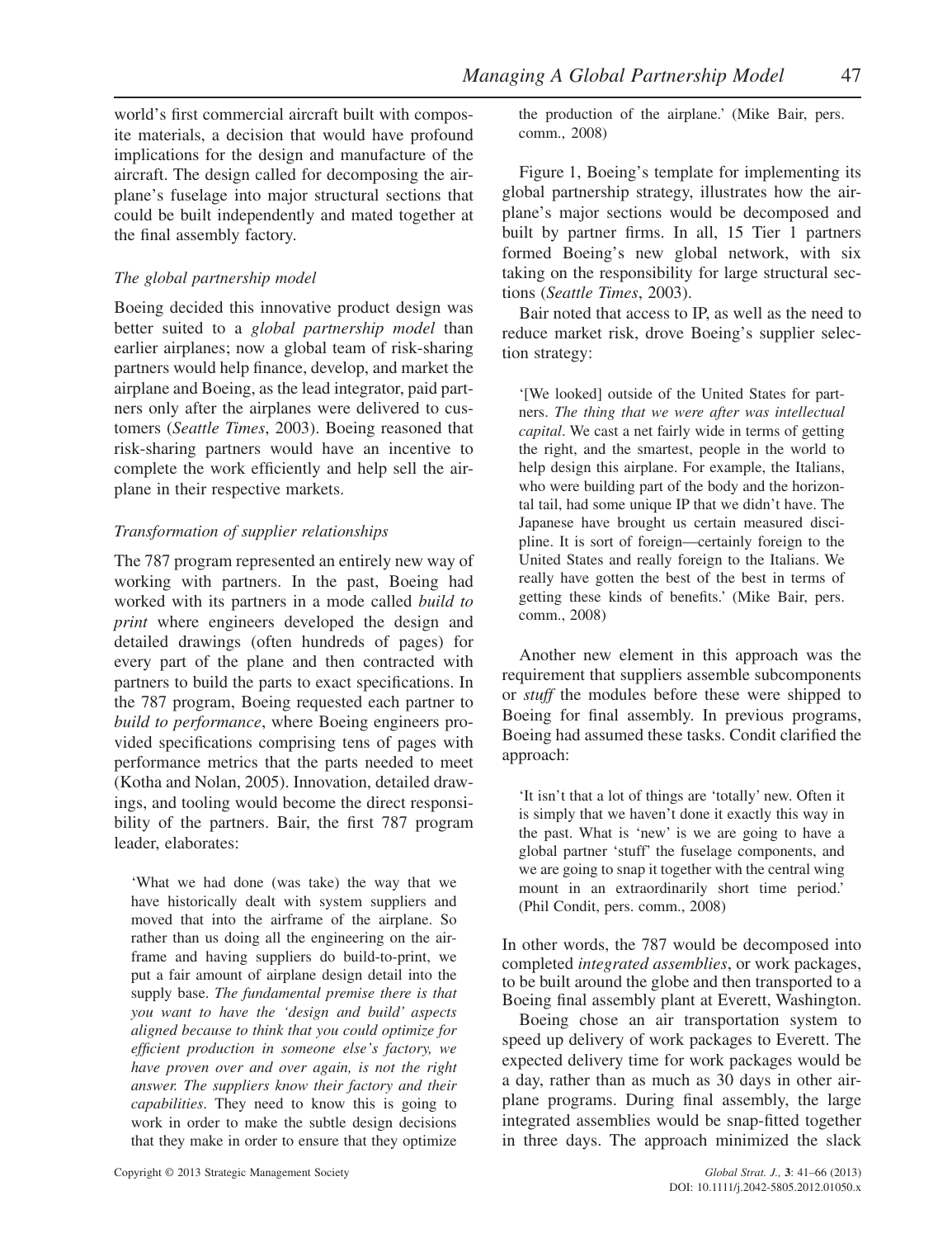

Figure 1. List of Boeing's global supplier partners for the 787 airplane Source: Kotha and Nolan, 2005

available in the system and required a tight integration between Boeing and structural partners.

#### *Organizational architecture*

In the 787 program, Boeing had radically redesigned both the product and organizational architectures compared to programs such as the 767 or 777. The 787's organizational architecture is shown in Figure 2 (as finalized in 2004); the dotted line section represents Boeing's boundaries (the Everett factories), distinguishing it as a separate entity. The small *e* in the figure denotes the diminished engineering role of Boeing's engineering (relative to past

programs), since partners handled many aspects of the airplane's design. The circled *E* in the various supplier boxes denotes the engineering/design work passed on to partners. The engineering and manufacturing interactions (shown by the arrows) at partner sites represent the 'design and build' alignment required for efficient production. Figures 1 and 2 together illustrate the 787's organizational architecture under which two factories—the Global Aeronautica (henceforth GA—a joint venture between Alenia and Vought) and Vought factories in Charleston—were central to the smooth functioning of the system because it was here that the partners preassembled major structural sections.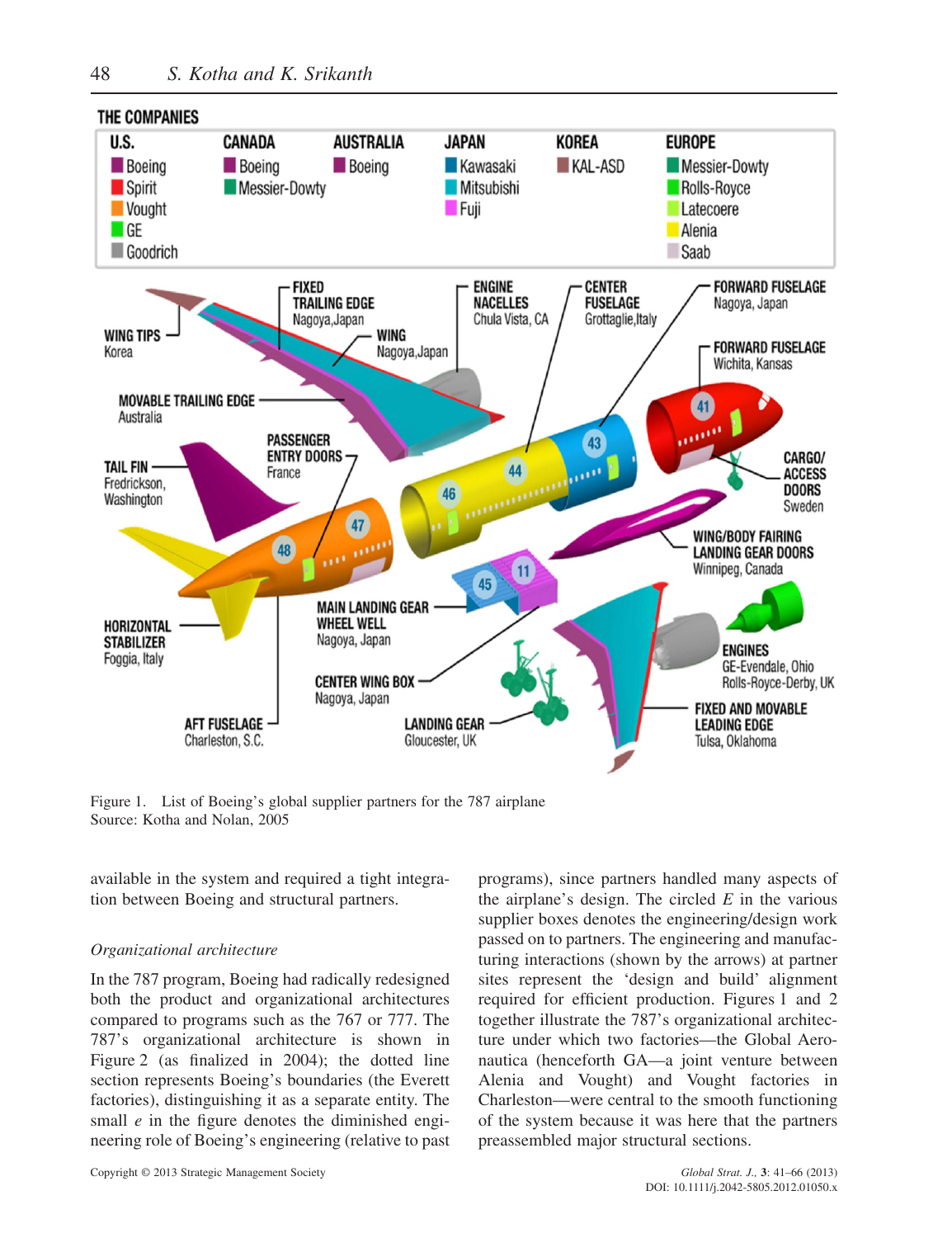

Figure 2. Simplified view of early architectural design for the 787 airplane, 2004 Source: Author's representation of Boeing's approach

In 2004, Boeing began taking customer orders and expected to deliver the airplane in four years. Customers eagerly signed on, making the 787 the fastest-selling airplane in commercial aviation history. However, events turned out differently than planned during implementation.

#### **Delays to the 787 program: integration problems and attempts to fix them**

Starting in September 2007, the program started running into embarrassing delays—delays that represented a serious setback for Boeing's intent of being a *large-scale systems integrator*. Table 2 provides a summary and reasons for the 787 delivery delays. The delays were attributed to Boeing's problems in implementing the global partnership model. According to *The Wall Street Journal* (Lunsford, 2008b: B1):

'Boeing extolled the business virtues of having suppliers from as far away as Japan and Italy build much of the fuel-efficient new jetliner, with Boeing performing final assembly . . . But the plan backfired when suppliers fell behind in getting their jobs done . . . [and] Boeing was forced to turn to its own union workforce to piece together the first few airplanes after they arrived at the company's factory in Everett with thousands of missing parts.'

Jim McNerney, Boeing's current CEO readily admitted Boeing's difficulty in executing its chosen strategy and noted:

'But we may have gone a little too far, too fast in a couple of areas. I expect we'll modify our approach somewhat on future programs—possibly drawing the lines differently in places with regard to what we ask our partners to do, but also sharpening our tools for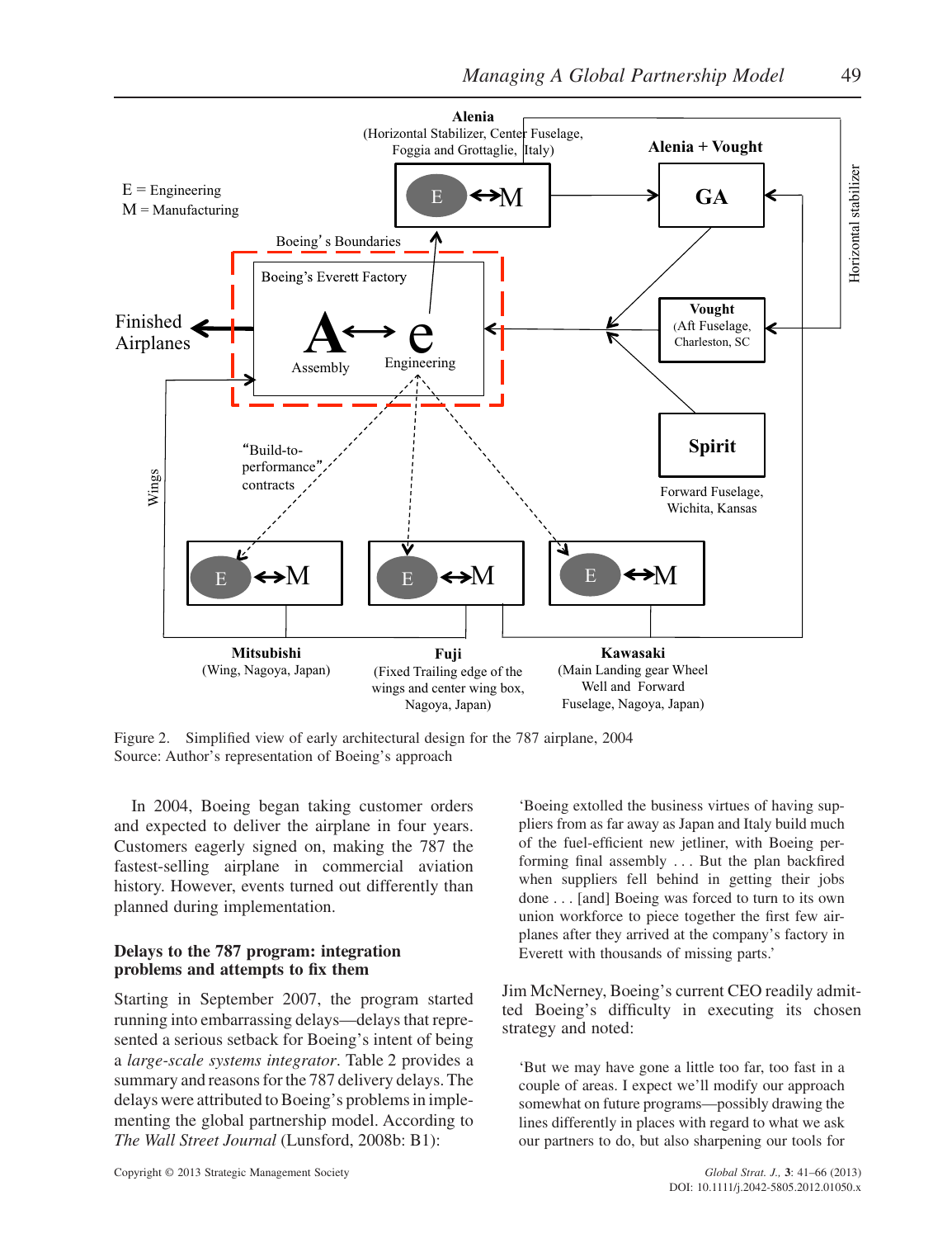| Delay # | Delay announcements | Cumulative<br>delays | Reasons for the delays as reported by Boeing and discussed in<br>the media                                                                                                                                                                                                                                                                                                                                                                                                                                                                                                                                                                                                                                                                                                                                                                                                                              |  |  |  |
|---------|---------------------|----------------------|---------------------------------------------------------------------------------------------------------------------------------------------------------------------------------------------------------------------------------------------------------------------------------------------------------------------------------------------------------------------------------------------------------------------------------------------------------------------------------------------------------------------------------------------------------------------------------------------------------------------------------------------------------------------------------------------------------------------------------------------------------------------------------------------------------------------------------------------------------------------------------------------------------|--|--|--|
| 1       | September 2007      | 3 months             | Problems are the result of unexpected shortages of fasteners and the<br>inability of Spirit to deliver the forward fuselage module (see<br>Section 41 in Figure 1). Spirit ascribed the delays to difficulties<br>in completing the software code needed for flight control systems<br>by Honeywell, a Tier 2 supplier to Spirit.                                                                                                                                                                                                                                                                                                                                                                                                                                                                                                                                                                       |  |  |  |
| 2       | October 2007        | 6 months             | Media reports and Boeing blamed the problems on Boeing's supply<br>chain network. No details were specified.                                                                                                                                                                                                                                                                                                                                                                                                                                                                                                                                                                                                                                                                                                                                                                                            |  |  |  |
| 3       | January 2008        | 9 months             | Boeing blames the delay on start-up challenges it faced in Boeing's<br>factory and in factories of the extended global supply chain. The<br>focus of blame is on supply chain and capabilities of the<br>Boeing subsidiaries and its Tier 1 partners.                                                                                                                                                                                                                                                                                                                                                                                                                                                                                                                                                                                                                                                   |  |  |  |
| 4       | April 2008          | 1 year               | Boeing blames the delays on problems with carbon fiber<br>technology in the center wing box made by one of its Japanese<br>partners. The media identified this partner as Kawasaki Heavy<br>Industries (KHI). The wing-box was too light and needed<br>strengthening. Although this was the primary responsibility of<br>KHI, Boeing engineers worked on a patch to fix the early<br>airplanes with this problem.<br>Boeing blames botched assemblies of the first fuselages at the<br>Charleston, Vought, and GA factories for most of the delays.<br>Incomplete work transported from these factories to Boeing's<br>plant at Everett played a large part in the issues faced by the final<br>assembly line at the Everett factory. Vought, in turn, blamed<br>Kawasaki Heavy Industries for sending incomplete work and<br>noted that they (Vought) lacked authority to discipline this<br>supplier. |  |  |  |
| 5       | December 2008       | 2 years              | Delays were due to improper work done by partners. Boeing had<br>to replace improperly installed fasteners in the early production<br>airplanes. The media attributed the improper fastener installation<br>to poorly written technical specifications that Boeing provided its<br>partners as well as suppliers' lack of experience with this kind of<br>work (suppliers, in this case, were GA and Vought).<br>Boeing is faced with a 58-day strike by the machinists' union at its<br>final assemble plant at Everett. Machinists are unhappy with<br>wage increases offered by Boeing and they are also unhappy<br>with Boeing's 'global partnership model,' where 787 jobs were<br>being outsourced.                                                                                                                                                                                               |  |  |  |
| 6       | June 23, 2009       | $2+$ years           | Delays are blamed on structural flaws resulting from mating the<br>wings to the fuselage of the airplane. The flaws are blamed on<br>engineering issues, but no mention of who is responsible for the<br>flaws. Mitsubishi Heavy Industries, a Japanese partner, was<br>responsible for the wings.                                                                                                                                                                                                                                                                                                                                                                                                                                                                                                                                                                                                      |  |  |  |

Table 2. Major delays announced to the 787 program and stated reasons (2007–09)

overseeing overall supply chain activities.' (The Boeing Company, press release, 2008)

This quote indicates that Boeing had limited integration capabilities and many of the partners lacked the required skills too. To fix the problems, McNerney

directed that 'Boeing managers take a more aggressive role in sticking their noses into suppliers′ operations, including stationing Boeing employees in every major supplier's factory' (Lunsford, 2008a: B1). He named Pat Shanahan to head the program and reassigned Bair.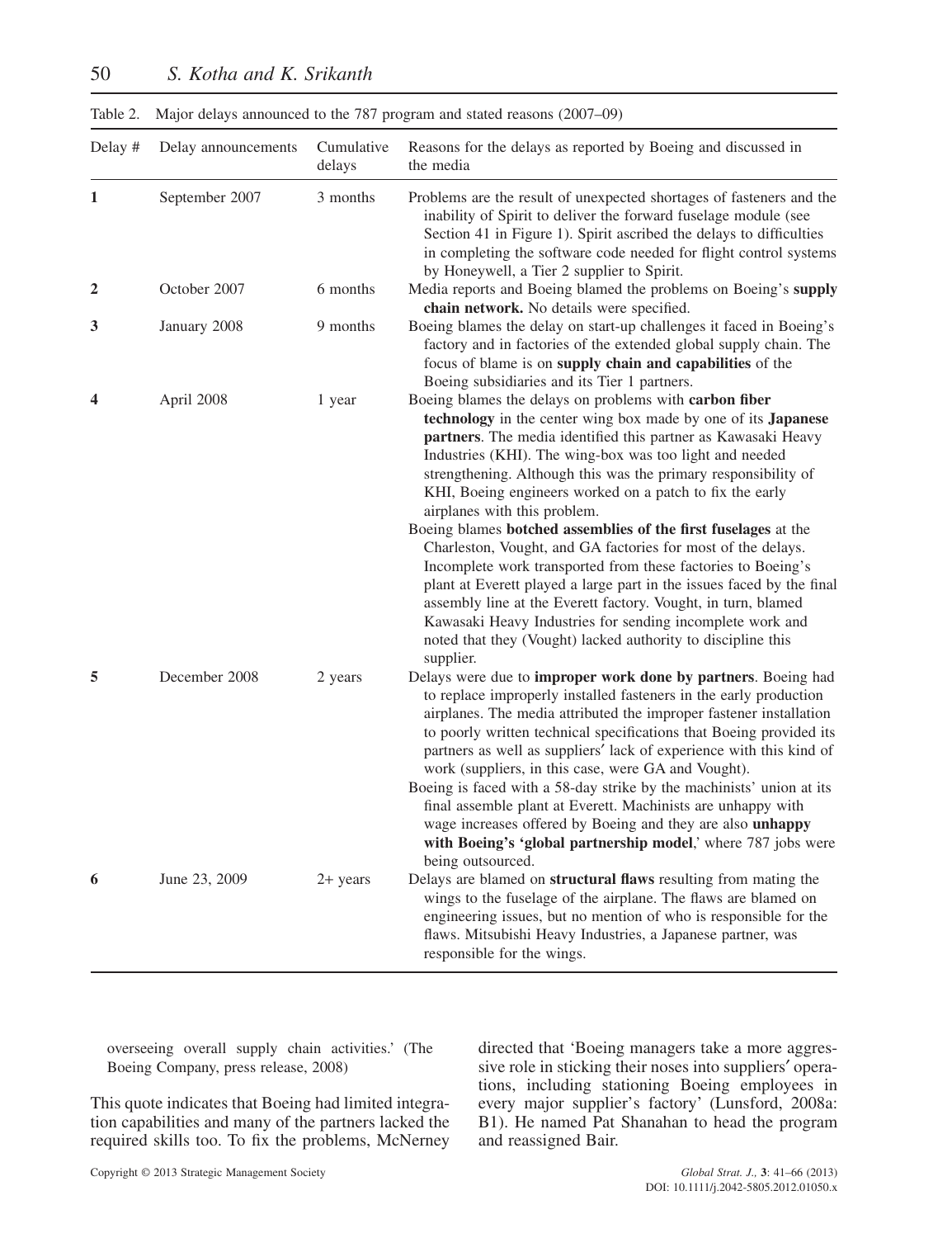As Table 2 illustrates, the botched assembly of the first 787 fuselages at two factories in Charleston were responsible for the early delays. At Charleston, Vought Aircraft Industries managed one factory and GA managed the other. Incomplete work from here 'played a large part in the snafus that snarled the final assembly line in Everett that has delayed the 787's first flight by 14 months' (Gates, 2008: A1). In response, Elmer Doty, CEO of Vought, countered:

'Vought's role in the venture became problematic when the supply chain broke down and work that was to be completed by other major suppliers arrived in Charleston unfinished. . .The problem was Vought had no control over the procurement of those large pieces [from Kawasaki, a Tier 1 Japanese partner in the program]. Boeing, as the prime contractor was responsible for managing those major partners . . . To manage the traveled work efficiently, you need that responsibility . . . That is best done by the prime [contractor].' (Gates, 2008: A1)

Doty blamed Boeing's organizational architecture for the delays.

As Table 2 (Delay No. 1) indicates, Spirit, formerly Boeing Wichita, was also responsible for some of the early delays. This partner was responsible for the forward fuselage of the airplane, including the airplane's cockpit installation and Honeywell, a subcontractor, was responsible for the airplane's flight control systems (Lunsford, 2007).

Boeing managers took a series of steps to address the delays and get the 787 program back on schedule. Broadly, their efforts focused on three major approaches: (1) adding engineers and promoting collaboration through co-location; (2) redrawing the boundaries of the 787 program to bring the major fuselage assembly in-house; and (3) building the necessary tools to improve Boeing's strategic integration capabilities.

## *Adding engineers and promoting collaboration through co-location*

Boeing reassigned engineers from its other divisions to the 787 program to take responsibility for the specific parts of the airplane such as electrical systems, structures, and computers (Michaels and Sanders, 2009). Importantly, Boeing engineers' role had gone from being passive observers to active participants. This new approach resulted from McNerney's directive that Boeing managers 'stick their noses into suppliers′ operations.' As Bair observes:

'Some of the things that we have learned [from the delays], and this is primarily around structural partners, we had assumed basically that all of the structural partners could do the exact sort of work statement. Bad assumption; some of them were really good at delivering the "whole package" and some of them had some deficiencies.' (Mike Bair, pers. comm., 2008.)

Boeing engineers began to collaborate more intensely with partner firms to resolve immediate issues and avoid future delays. Specifically, Boeing responded by throwing both money (about \$2 billion in additional R&D expenses) and people at the problem. It dispatched 'dozens or hundreds of its own employees to attack problems at plants in Italy, Japan, and South Carolina' (Lunsford, 2007: A1). Boeing engineers and production workers were stationed in the factories of Tier 1 suppliers to share their expertise and facilitate integration. Much of the focus and attention was centered on *bottlenecks* the GA and Vought factories where preassembly was done, as Shanahan publicly discussed.

'We′ve had people, whether its supervision helping them with incorporating [design] changes back in Charleston or whether its been folks helping them with their supply chain, that's been ongoing for a better part of the start up of the program [since 2006]. More recently, we just had a higher influx of people into Charleston because you compare the capability and capacity, the limitation is there, it's not at Spirit, it's not at MHI or KHI or FHI. That seems to have the biggest payoff.' (Ostrower, 2009)

In fact, production delays recovered rapidly at Spirit and Boeing managers attributed its quick turnaround to its former Boeing heritage and Spirit's familiarity with Boeing's tools and process (Gates, 2008). Figure 3 is a schematic representation of the changed organizational architecture, and the arrows between Boeing's engineering group and the suppliers' engineering groups represent a marked departure in approach compared with Figure 2.

## *Redrawing the boundaries*

In March 2008, Boeing bought Vought's 50 percent stake in GA, forming a Boeing and Alenia joint venture. GA was the staging site where major fuselage sections from the Japanese and Italian partners were preassembled. Boeing attributed inefficiencies with GA for some of the delays.

In a major move a year later (August 2009), not pleased with the progress, Boeing bought Vought's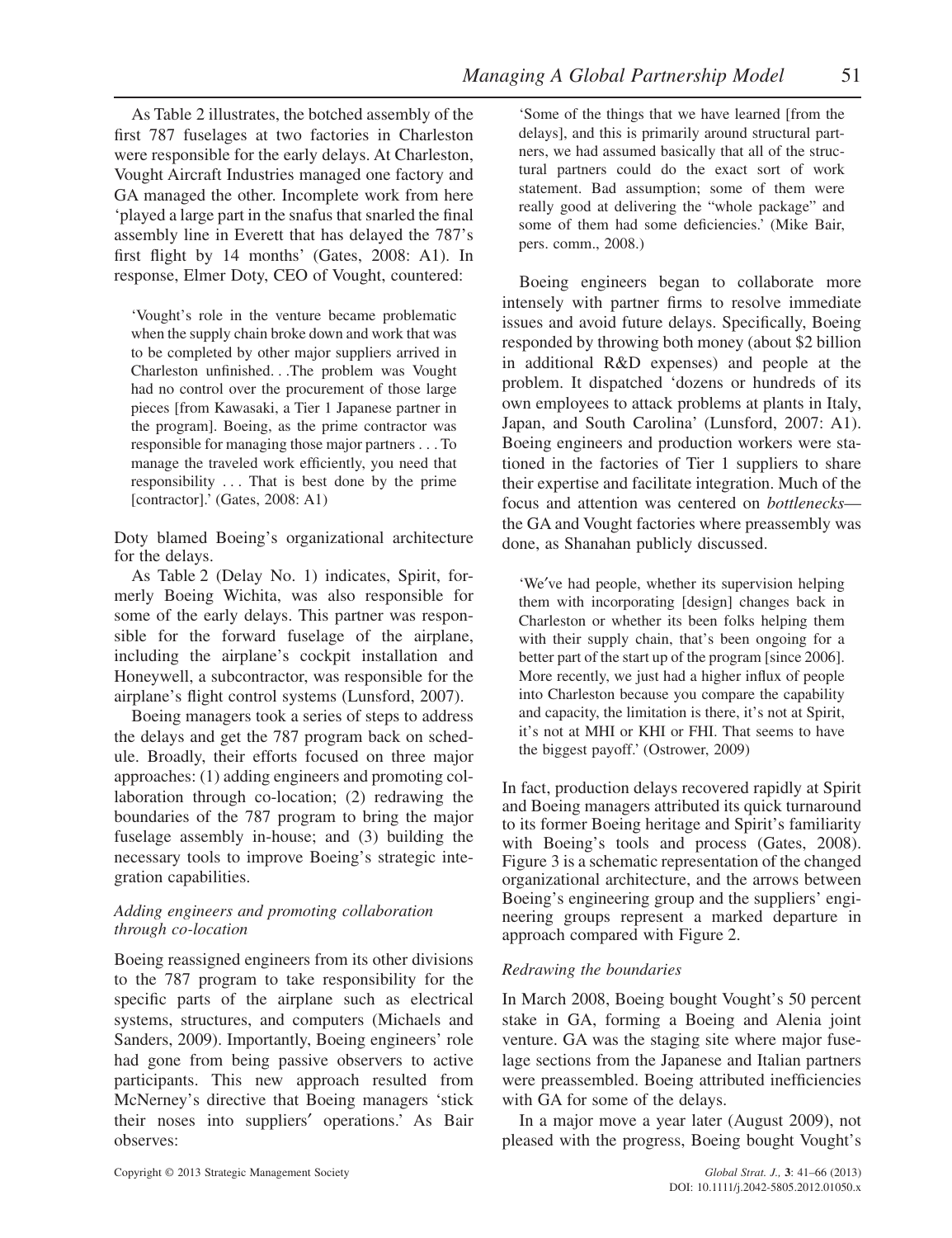

Figure 3. Simplified view of the changed architectural design for the 787 airplane, 2009 Source: Authors' representation of Boeing's approach

Charleston factory, relegating Vought to the role of a supplier of components and subsystems.<sup>6</sup> In December 2009, Boeing dissolved its joint venture with Alenia and took full control of the GA factory in Charleston. Thus, Boeing took over the entire preassembly activities at the Charleston location, a major move that addressed Doty's earlier comments that responsibilities needed to be aligned. To industry observers, this was not a surprise, as Scott Fancher, the next 787 program manager had publicly noted that this might happen:

'You know, you get into a situation where either some of the first tiers or their sub-tiers simply aren't able to perform: now there could be a lot of reasons for that, could be that they are in financial stress, could be that technically they′ve run into a situation they can't handle, or could be the complexity of the production of the product that they′ve designed is beyond their capability; so we tend to look at the root cause of the nonperformance and how can we help them succeed . . . Clearly as we go forward, we′ll look at some rebalancing of work scope as we sort through where work is most efficiently and cost effectively done, but by and large, the focus is on helping our supply chain succeed, not moving the work in a rapid fashion [without completing it].' (Ostrower, 2009)

Boeing reorganized Vought's factory and took responsibility for assembling the airplane's floor grid, which was previously outsourced to Israel Aircraft Industries; this supplier's role would now be limited to delivering components, which were then assembled into full sections by Boeing employees and installed into the fuselage at the Charleston plant. Similar changes were carried out throughout

<sup>6</sup> After taking charge of the 787 program, Pat Shanahan's first major move was to reassign a senior Boeing executive who was in charge of 787 production to oversee all the development activities at the Vought factory at Charleston.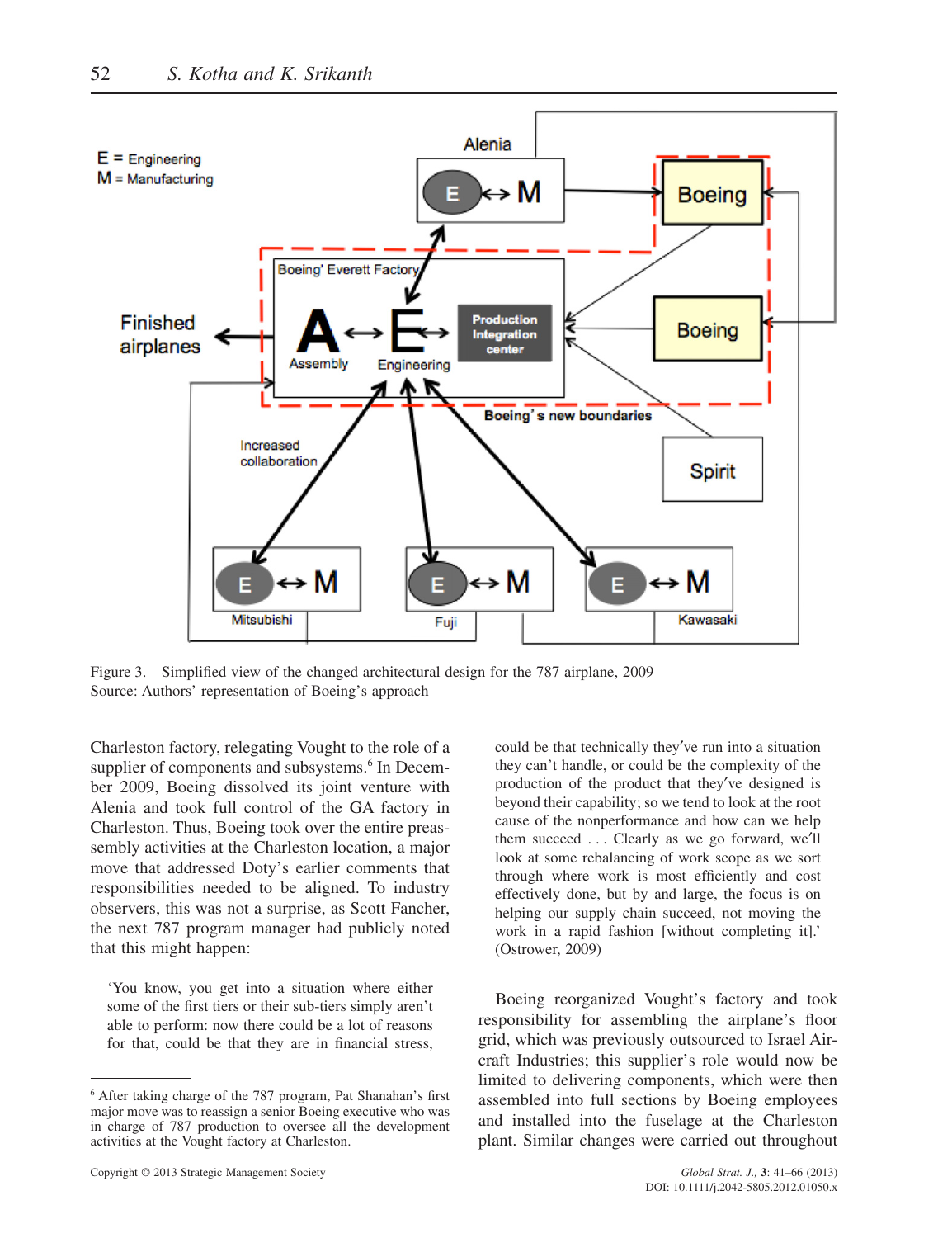the global supply network, to rationalize the production network and redefine areas of responsibility to match Boeing and supplier's capabilities.

#### *Building tools and routines for integration*

The new global partnership strategy dictated that instead of individual parts, *stuffed* modules or *work packages* would be assembled at Everett. In line with Boeing's blueprint for the 787, the factory was optimized for *snap-fitting* major completed sections. So when incomplete work packages began to arrive (Delay No. 3 in Table 2), the Everett factory was unable to assemble these subsections.

Boeing managers recognized that for the system to work effectively, greater oversight of the supply chain system was necessary, as McNerney had observed. Echoed Scott Carson, CEO of Boeing Commercial Airplanes, 'In addition to oversight [of the program], you need insight into what's actually going on in those [partner] factories . . . Had we had adequate insight, we could have helped our suppliers understand the challenges' [Lunsford, 2007: A1]. In other words, having insight or visibility would have enabled Boeing to predict, not just react to, supply chain contingencies (e.g., Delays No. 3, No. 4, No. 5, and No. 6). According to Ben Funston, one of Boeing's executives in supply management:

'On a legacy program you can pretty much walk out into the Everett factory and kind of get a feel for how production's going . . . The reason isn't because that's an all inside make, but basically because we ship in a bunch of small subassemblies and we integrate it all here . . . In the 787, by the time you get here to Everett, you're receiving a few sections of fuselage and wings and we integrate it here . . . So we needed a tool to give us *situational awareness* into the production system and the ability to have early issue detection and real-time problem resolution. If you find it here or even if you find it at the partner before he's getting ready to ship, it's too late.' (Creedy, 2010)

## **Creating visibility**

To create situational awareness or visibility, the 787 team created the Production Integration Center (PIC) in December 2008. According to Bob Noble, vice president for 787's supply chain, the center's purpose was 'to provide situational awareness, early issue detection, and real-time problem resolution for the 787 Dreamliner production system' (Ostrower, 2009). The PIC is a 5,100-square-foot center that operates around the clock, with translators for 28 different languages (James,  $2009$ ).<sup>7</sup> The center was manned by multifunctional teams of experts who specialized in different functional areas pertaining to aircraft design, avionics, structures, technology, assembly, and logistics. The center also continuously monitored conditions around the world (ranging from natural disasters, such as tornados or earthquakes, to political situations like riots, to epidemics like the swine flu), all of which could potentially affect production and transportation of finished fuselage sections to Everett (James, 2009).

The PIC was designed as a centralized facility to help integrate the global product system. First, it helped coordinate problem solving by improving communication and facilitating collaboration among Boeing and partner engineers. For instance, if an engineer at one of the partner sites had an issue, he/she could contact the center to be connected with appropriate Boeing personnel who would help resolve it. Hence, Boeing could now respond to issues by helping suppliers' engineers communicate directly with their Boeing counterparts. Second, as the center's partner call volume increased, managers instituted routines to prioritize them (Creedy, 2010).<sup>8</sup> This provided greater focus and attention to issues that mattered in resolving delays.

Third, the center provided high-definition cameras at partner sites so engineers at partner sites could employ multimedia communications to diagnose and address problems. As Michaels and Sanders (2009: 7) observed,

'Suppliers as far afield as Australia, Italy, Japan and Russia could call in through translators and show Boeing engineers in the center close-up images of the their components using high-definition handheld video cameras . . . Immediate, multimedia communications have eliminated the problem of unclear e-mail exchanges between distant engineers who work on the opposite ends of the clock.'

<sup>7</sup> The PIC holds 27 workstations, each with three screens, and a huge (40- by 10-feet) video screen in the front of the room, with 24 separate screens that monitor news around the world, report on global weather patterns, provide real-time information on production issues with each supplier, highlight the health of 787-related computer servers, and display shipping schedules for the four giant Dreamlifters (converted 747s that transported 787 parts to Everett) (James, 2009).

<sup>8</sup> Funston, one of the senior executives, observes, 'If we came in and said this is an absolute line-stopper for the program, then everyone stops what they are doing at that site and realigns to that priority' (Creedy, 2010).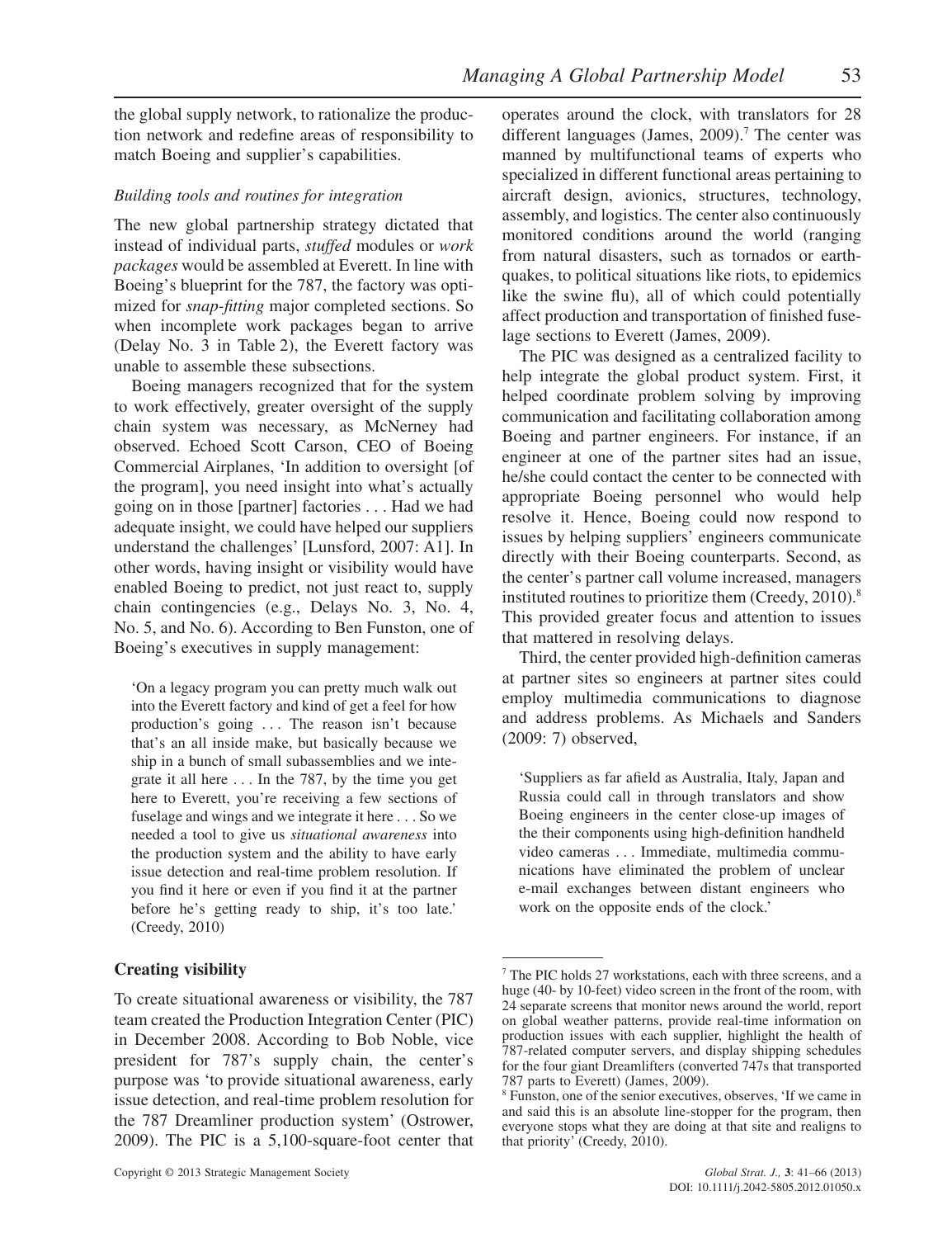| Types of processes instituted                                                                                                                                                         | Functional goal of the processes and<br>routines                                                                                                                            | Learning that resulted from<br>employing the processes                                                                                                                                                                                                                                                    |  |  |  |
|---------------------------------------------------------------------------------------------------------------------------------------------------------------------------------------|-----------------------------------------------------------------------------------------------------------------------------------------------------------------------------|-----------------------------------------------------------------------------------------------------------------------------------------------------------------------------------------------------------------------------------------------------------------------------------------------------------|--|--|--|
| <b>Integrating production</b><br>A set of processes and routines<br>developed to track production<br>activities at Tier 1 partners.                                                   | Gain greater visibility into partners'<br>activities. The emphasis was on<br>problem diagnosis.                                                                             | Generating visibility, Boeing is able<br>to surface problems before they<br>disrupt the schedule. Such visibility<br>is currently limited to Tier 1<br>partners. Boeing could establish<br>PIC-like facilities at other factories,<br>which should enable it to gain<br>visibility into Tier 2 suppliers. |  |  |  |
| <b>Coordinating calls for assistance</b><br>A set of routines to (1) manage and<br>catalog incoming calls for<br>assistance from Tier 1 partners, and<br>(2) track and monitor calls. | Enable partners to contact Boeing for<br>expertise to help problem diagnosis<br>and resolution. The emphasis is on<br>enabling 'knowledge' visibility for<br>partners.      | Using data on incoming calls,<br>managers were better informed<br>about partner challenges and<br>resources they need to resolve<br>problems.                                                                                                                                                             |  |  |  |
|                                                                                                                                                                                       | Created a sense of urgency on the<br>part of PIC managers to resolve<br>problems at partner sites.                                                                          | High definition video cameras<br>provided rich data on the artifact<br>and the context needed to make<br>decisions. Such rich<br>communications made problem<br>diagnosis and resolution more<br>productive.                                                                                              |  |  |  |
|                                                                                                                                                                                       |                                                                                                                                                                             | If certain calls were not resolved<br>within a given time period, they<br>were escalated to senior managers<br>for resolution.                                                                                                                                                                            |  |  |  |
| <b>Coordinating air transportation</b><br>A set of routines to manage a Boeing<br>fleet (modified 747s airplanes) to<br>transport preassembled sections.                              | Assist with material flows among<br>partners and between Charleston<br>and Everett. The emphasis is on<br>integrating the supply chain.                                     | As the system achieved a modicum of<br>stability, the center's primary<br>responsibility shifted to managing<br>the air transportation fleet to<br>transport preassembled sections<br>from partners to Boeing facilities.                                                                                 |  |  |  |
| <b>Monitoring potential disasters</b><br>A set of routines to monitor/assess<br>events that could potentially disrupt<br>the global supply chain.                                     | Predict rather than react to potential<br>disruptions. The focus is to ensure<br>that supply chain linkages are<br>maintained through alternate<br>arrangements, if needed. | The system worked as designed. The<br>PIC center keeps senior<br>management and partners informed<br>of disruptive situation when they<br>happen.                                                                                                                                                         |  |  |  |

Table 3. Processes and routines developed at the PIC to foster integration

Using such visual access to partner sites and rich information, Boeing developed a variety of proprietary routines to gain visibility and monitor the system.<sup>9</sup>

Lastly, the center took responsibility for transporting structural sections throughout the network and ensuring that they arrived at Everett on schedule.

Boeing managers recognized that effectively managing the transportation of large fuselage sections was critical for system effectiveness. With this new air transportation system, Boeing minimized work in process inventory (and related carrying costs) by reducing the time it took to transport large fuselage sections for assembly at Everett. This approach was in line with Boeing's stated goal of becoming a lean manufacturer as described in Boeing's 2016 vision document. Table 3 details the routines the center developed to create visibility. Also the PIC is represented as an important addition as shown in Figure 3.

<sup>9</sup> For instance, managers created routines for recording and monitoring phone calls for assistance from partners, visually mapping and updating production status at partner factories in real time. They also developed simulation routines to understand system behavior when faced with major disruptions.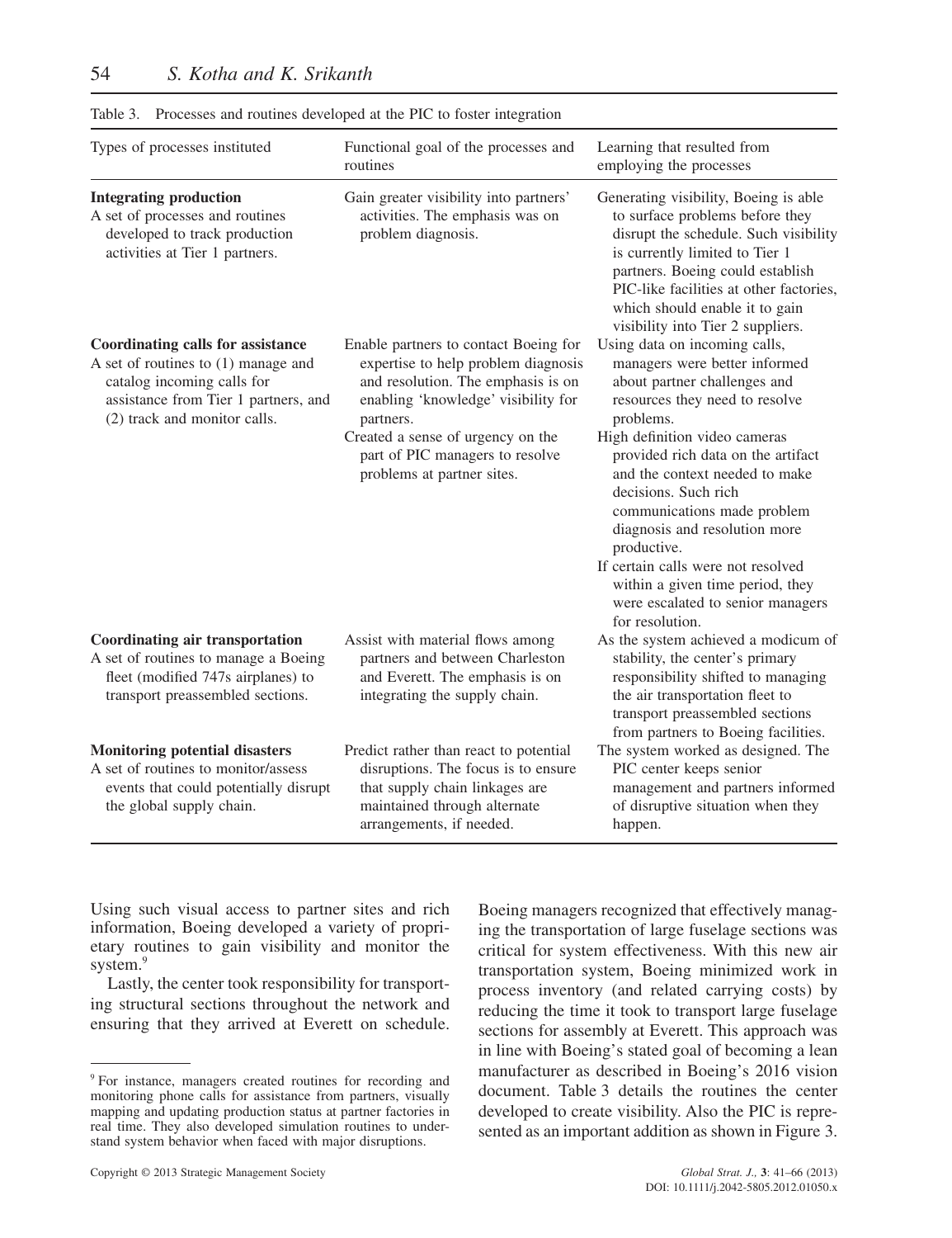## *The evolution of the PIC*

Over time, the type of calls and volume received changed, and the center's role evolved. Initially the incoming calls focused on resolving aircraft design issues between engineers at partners and Boeing engineers, and this was then followed by incoming calls focusing on production-related issues. To address them, first the center was initially staffed with multidisciplinary teams of engineers representing major aircraft systems. Then it was organized to support each Tier 1 supplier to handle productionrelated issues (i.e., the groups within the PIC who worked mostly with a specific supplier and handled integration problems). As the aircraft design and production-related issues were slowly resolved, the center took requests for the rapid delivery of critical parts needed at partner factories in addition to scheduled transportation of preassembled sections. It was then reorganized to address final assembly issues at Everett.

The center served as the *mission control* for the 787's global supply chain using its proprietary routines. With time, Boeing has reduced the number of its engineers co-located at partner sites and the resources allocated to the PIC. Industry experts concur that the center was pivotal in stabilizing the 787's supply chain as measured by declining travelled work (Ostrower, 2009). Travelled work represents work that should have been completed by the supplier but, given the schedule requirements, was not accomplished there but nevertheless was shipped to Everett for Boeing workers to complete. After almost three years of delay, Boeing delivered a 787 airplane to launch customer All Nippon Airways (ANA) in September 2011.

## **DISCUSSION**

Our intent was to understand how firms integrate activities in *globally disaggregated* complex NPD projects. Our analysis suggests that the lead integrator, Boeing, faced challenges pertaining to three distinct components of integration. Boeing recognized they needed two types of visibility to address these integration challenges and invested in the necessary tools to effectively increase visibility.

## **Components of integration**

#### *Design integration*

This pertains to how Boeing divided and distributed major airplane design-related tasks to partners, based on an initial assessment of partner capabilities and expected coordination costs. Boeing managers felt that the 787 airplane program merited a global partnership model, which was broadly in concordance with its intent to transform its identity to become a *global large-scale systems integrator*. Also, Boeing was interested in mitigating financial and marketing risk and securing IP rights for composite technology.10

One criterion Boeing employed to allocate tasks involved partners' underlying competence to implement a complex program: three major Japanese firms had worked with Boeing designing wings for the 777 and 767 airplanes, programs dating back to the 1980s, which made them ideal partners. Boeing's relationship with Alenia, the Italian manufacturer, also dated back to the 1980s; moreover, Alenia possessed expertise in specialized composites that Boeing needed (Mike Bair, pers. comm., 2008).

The 787 program differed in one important respect. In the past, Boeing had provided detailed specifications, but for this program it chose to supply only broad design parameters; partners had to use their own expertise to design and build major structural sections of the airplane. Boeing assumed that the chosen partners would have the requisite competencies to do design and integration work and build preassembled sections, but this assumption would prove invalid. Bair conceded, 'We had assumed basically that all of the structural partners could do the exact sort of work statement. [This was a] bad assumption' (Mike Bair, pers. comm., 2008). Thus, when some partners were unable to perform as expected, the program faced delays.<sup>11</sup>

Boeing faced integration challenges relating to: (1) design integration; (2) production integration; and (3) supply chain integration.

<sup>&</sup>lt;sup>10</sup> While task assignment (who does what) represents a highlevel decision choice (e.g., wings are to be made by Mitsubishi) and is relatively simple to envision, it is generally harder to achieve at the activity level (e.g., should Mitsubishi or Fuji be responsible for designing how to join the wings to the center wing box?).

<sup>&</sup>lt;sup>11</sup> *Ex ante*, it appears that the tasks performed by Vought and Alenia were more complex and subject to greater uncertainty than those performed by the Japanese partners. Thus, while the Japanese were largely responsible for delivering subcomponents, along with building parts of the composite fuselage, Vought and Alenia, were responsible for *stuffing* them, a task that Boeing's partners had never done before. Also, as Bair notes, the Japanese partners were admired for their disciplined approach, something that Boeing's U.S. and Italian partners seemed to lack.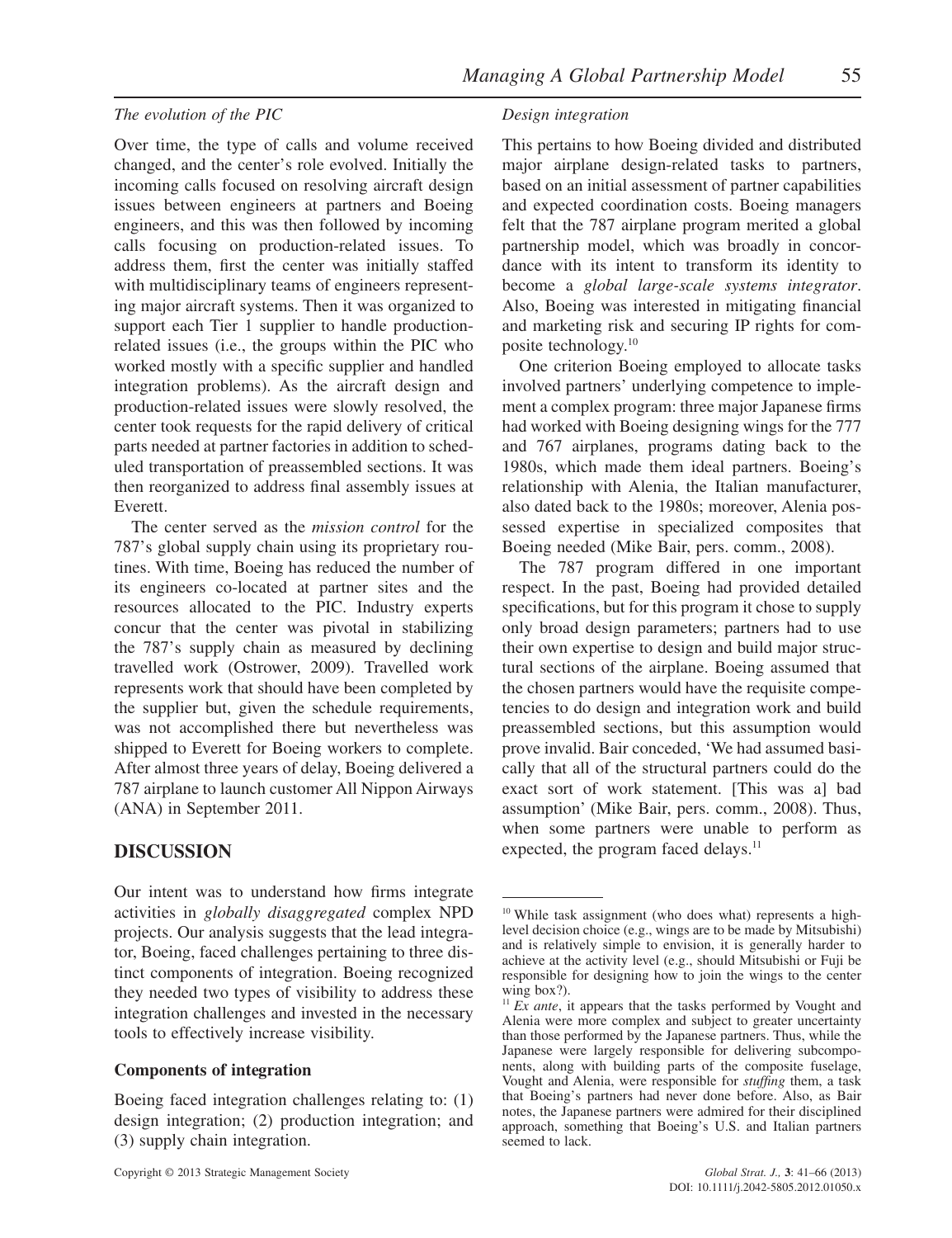Another criterion for allocating tasks was designing a system that reduced coordination costs. As the program unfolded, it became clear that GA and Vought factories were vulnerable to misalignment issues caused by organizational architecture (see Delays No. 4, 5, and 6). While they integrated major subsystems from Tier 1 partners, they lacked the disciplinary authority when incomplete subassemblies arrived in Charleston. This was essentially the complaint that Doty, Vought's CEO, had made when he noted it was Boeing, not Vought, who was responsible for managing other Tier 1 partners.

Our analysis suggests that design integration includes both short- and long-term components. In the short term, the airplane has to be delivered to waiting customers and decisions regarding the realignment of tasks allocated to partners followed that imperative. Faced with mounting delays, Boeing bought out Vought's stake in GA. Prior to the acquisition, Boeing co-located numerous engineers at Vought and Alenia to support them. As co-located managers assessed partner capabilities, they came to understand the interdependencies between partners. In the longer term, however, as efficiency considerations become more salient and the production system stabilizes, Boeing could consider externalizing its factories at Charleston. Boeing's Vision 2016 mission statement called for precisely such a transformation.

Although the six Tier 1 risk-sharing structural partners might have worked together to achieve better integration, in reality Boeing, as the central actor, intervened to make changes. Using its bargaining power, the company changed the division of labor to achieve better task allocation, reflecting studies of large-scale integration regarding the final assembler's central role in reconfiguring complex systems (cf. Argyres, 1999). Given the uncertainty of the nature of interdependence and the lack of precise information about partners' abilities, it is unclear whether Boeing could have achieved better design integration *ex ante*. Boeing has had relationships averaging 30 years with its six structural partners, which suggests that when qualitative changes are introduced into buyer-partner relationships (in this case, moving from *build-toprint* to *build-to-performance* model), *previous stocks of RSA may not be sufficient to make task assignment decisions of importance*.

## *Production integration*

This integration pertains to how production-related tasks, including product design and manufacturing,

are coordinated across partners and the final assembler. As Bair noted earlier, Boeing wanted each partner to design and manufacture subassemblies in order to align the *design and build* aspects at partner factories (i.e., partners and not Boeing were better positioned to optimize their factories for efficient production). Boeing's logic was to encourage a *thick interface* between design and build at partner factories instead of having them rely on Boeing as in previous programs (see Figure 2). However, in practice, the partners not only had to optimize their own factories, but also had to integrate their efforts with the lead integrator and other partners. Boeing had generated this skill in past programs, but their partners had not, since in the old build-to-print regime, suppliers worked mostly from codified knowledge Boeing shared with them. McNerney recognized this when he directed Boeing to 'poke their nose into supplier operations,' a message that was contrary to the initial program design approach. Importantly, the 787 team recognized that it needed a tool that would give them insight and visibility into partner facilities, as Scott Carson, the CEO of Boeing Commercial, had observed.

Achieving production integration required a number of changes. First, Boeing added more engineers and machinists, who then became active participants and collaborators instead of passive observers (contrast Boeing's role in Figure 3 versus in Figure 2). Second, hundreds of design and production engineers were co-located at partner factories, bolstering partner expertise, though it appears that the improvement in production integration came from their knowledge of Boeing's processes and ability to highlight partner deficiencies. These engineers are akin to *boundary spanners* (to use the terminology of Mudambi, 2011) who are recognized and credible to both Boeing engineers as well as partner engineers. They play a critical role in knowledge transfer across boundaries within a MNC firm and often across firms.

Third, managers created a unique IT-enabled centralized integration center (i.e., PIC) as described in detail earlier. This center was staffed with multifunctional teams and they instituted processes and routines for prioritizing and attending to calls so that requests for help from partners were dealt with in a timely manner. Such processes and routines are akin to what (Carlile, 2002) has described as *boundary objects* that are critical for knowledge transfer across boundaries. Boundary objects represent 'a means of representing, learning about, and transforming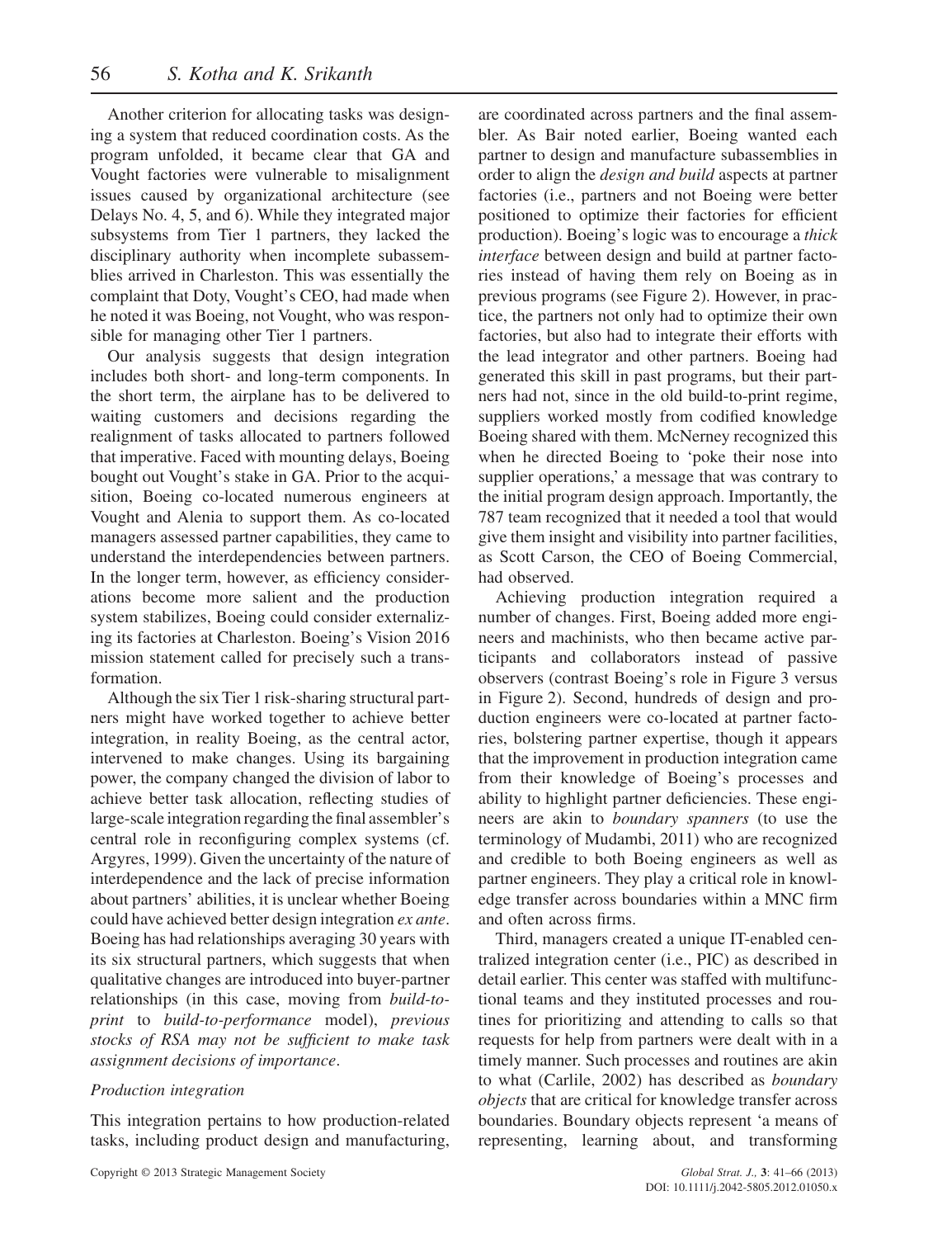knowledge to resolve the consequences that exist at a given boundary' (Carlile, 2002: 1526). They instituted routines that created a sense of urgency on the part of Boeing personnel to respond to requests by tracking and monitoring calls, accessing senior managers if needed. The center also included tools that established the necessary *contextual common ground* (Srikanth and Puranam, 2011) needed to resolve issues such as the use of translators and video cameras.12 Overall, these routines enhanced joint problem solving between Boeing and its structural partners by increasing visibility.

## *Supply chain integration*

Consistent with Boeing's relations with its structural partners, we characterize the supply chain as the purchasing operations and relationships between a firm and its first tier suppliers including buyer-seller alliances and partnerships (Cavinato, 1992; Blocher, Lackey, and Mabert, 1993). Effective supply chain integration is critical for network effectiveness and encompasses the integration of information flows, physical flows, and financial flows between a firm and its supply chain partners (Rai, Patnayakuni, and Seth, 2006). By design, Boeing chose to air transport preassembled sections removing slack in the system, which made supply chain integration a priority for the airplane's production.<sup>13</sup>

Supply chain integration challenges loomed large during program implementation (see Delays No. 3 and 4 in Table 2). To transport preassembled sections, processes and routines were instituted at the centralized integration center. One set was aimed at scheduling the airplanes Boeing used to transport sections to the preassembly factories in Charleston, and between South Carolina and Everett. Another set tracked potentially disruptive events (natural disasters such as earthquakes) so that appropriate actions could minimize their impact on material flows throughout the 787 network. These routines also enabled Boeing to monitor the work-in-progress at the partner factories enabling it to *predict* potential delays and address them in order to maintain the schedule. While in theory Boeing could have outsourced transportation of large fuselage sections, given the specialized nature of these assets (the ability to design and modify 747 jumbo jets), Boeing decided to do this in-house.

## **Visibility mechanisms for integration**

As the 787 program unfolded, Boeing managers recognized that they needed two types of visibility to address the integration challenges they faced. On the one hand, partners needed access to Boeing's and other partners' expertise so that appropriate knowledge could be obtained for diagnosing and resolving problems. On the other hand, Boeing needed awareness of partner activities throughout the network to fully comprehend the issues confronting them.

We term the first type of visibility *knowledge* visibility and the second *activity* visibility. Activity visibility provides the contextual and tacit information necessary to solve problems and is helpful in monitoring partner activities in real time throughout the entire network. Knowledge visibility makes visible the locus of expertise that is available throughout the network. Without such visibility, partners find it difficult to locate the expertise needed to address issues confronting them in a timely fashion. Activity visibility and knowledge visibility, as discussed here, are independent constructs although they often coexist in practice.

To carry out effective design integration, the lead integrator needs to better understand the nature of interdependence, assess partner competence, and reassign tasks as issues arise. Both activity visibility and knowledge visibility help promote such an understanding and, in the process, enable better design integration. In production integration, the nature of the integration effort shifts toward addressing issues that often arise at the nexus of product design and manufacturing. Knowledge visibility helps access the expertise required from the network to solve such issues. Activity visibility promotes building contextual common ground between the partner and lead integrator (the one with the expertise) and helps the engineers better understand the tacit components involved in finding

<sup>&</sup>lt;sup>12</sup> The need for context-specific knowledge to coordinate across locations is referred as contextual knowledge, contextual awareness, or contextual common ground in the academic literature (Kraut *et al*., 2002; Olson *et al*., 2002). But Boeing managers internally refer to such knowledge as situational awareness.

<sup>&</sup>lt;sup>13</sup> With time and greater stability in the production network, supply chain integration has increased in importance. Such integration is likely to become even more complex as Boeing ramps up production from the current production of two planes per month to a planned rate of 10 a month. Boeing opened a final assembly plant at its Charleston location next to the two factories it acquired from Vought and Alenia, modeled after its final assembly plant in Everett.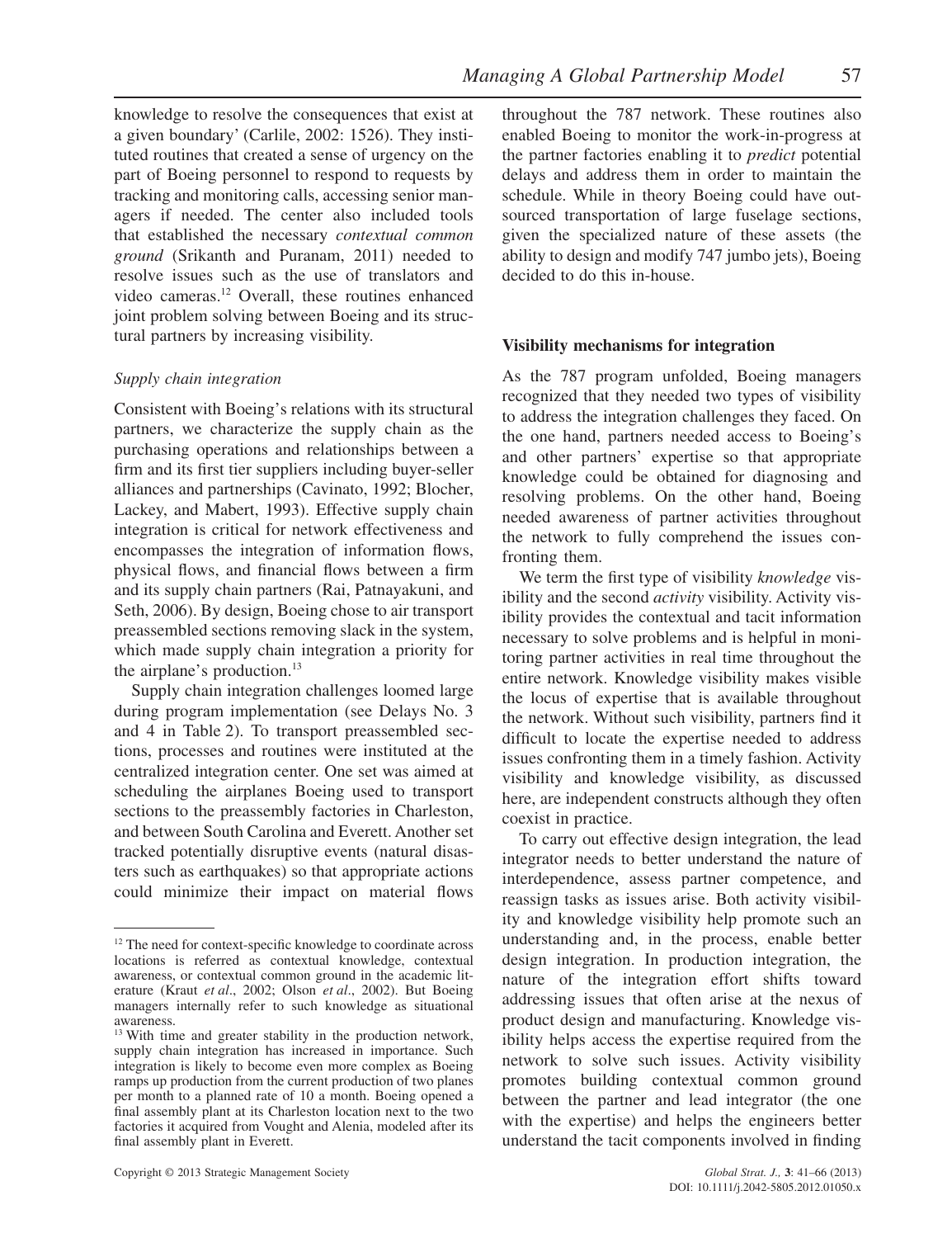a solution.14 Therefore, both activity and knowledge visibility play an important role in production integration. With regard to supply chain integration, the onus is on predicting likely disruptions and addressing them before they ripple across the network. Activity visibility enables monitoring partner factories to predict potential disruptions that can occur. Knowledge visibility, in this context, can help engineers find ways to ensure that schedules are synchronized and deliveries are prioritized so that disruptions in the supply chain are minimized. In summary, both activity visibility and knowledge visibility are important in achieving all the three components of integration.

## **Tools for integration**

Boeing used a combination of traditional and novel tools to enable visibility of both kinds. These included: co-location, the PIC, and vertical integration.

#### *Co-location*

In general, co-location provides both high levels of contextual common ground and unconstrained opportunities for rich face-to-face interactions, thus enabling a lead integrator to achieve activity visibility. Through such visibility, the lead integrator can assess suppliers' competence, understand the nature of interdependence, and engage in joint problem solving. In other words, with activity visibility, the lead integrator could redesign/reassign tasks to facilitate better design integration. The quality of activity visibility that co-location permits makes it an important tool for achieving production integration (see Table 4 for details).

In our context, despite its initial organizational architecture for the 787 program, Boeing discovered that some co-location was unavoidable, especially during the early phases. Co-locating Boeing personnel at partner factories aided integration by providing Boeing the ability to see partner activity and assist them in accessing expertise at Boeing. In other words, co-located Boeing personnel were able to

<sup>14</sup> Suppose Supplier X has Problem P. Supplier X needs to search to find out who can help solve this problem. Knowledge visibility allows Supplier X to find out that Engineer Y is the lead integrator or another partner can solve this problem. In order to solve this problem, Y needs activity visibility because X cannot articulate all the tacit contextual information that is necessary to solve the problem.

deeply understand the issues partners faced in their respective factories and knew whom to contact at Boeing Everett to help address such issues. Co-locating personnel also provided Boeing the ability to assess partner competence and willingness to adapt and learn, providing a *partner monitoring* mechanism.

#### *Centralized integration support center*

Boeing found one reason for program delays was that some of its partners were unable to complete the task assigned them in a timely manner, frequently because of cascading interdependence between the partners. The partners needed the knowledge regarding whom to contact at Boeing to help fix issues and Boeing, for its part, needed to know which of the partners needed assistance. Additionally, Boeing needed a mechanism to access the tacit knowledge regarding the partner's context to better appreciate and help partners solve problems.<sup>15</sup> In other words, although Boeing, as the prime contractor, was ideally suited to facilitate *inter-partner* integration, it was unable to do so without the necessary activity visibility and knowledge visibility.

Through the centralized center, Boeing was able to gain information about partner activities and the situational context and the partners, in turn, had a way to access Boeing's expertise. The center promoted activity visibility through the use of highdefinition cameras and artifact-based communications. Based on the requests for assistance from distributed partners, the lead integrator mobilized and directed resources and expertise to solve problems at partner factories, achieving production integration. In fact, the center centralized and prioritized communications and routed problems to potential solvers across the network. In other words, the center (and the specific processes and routines that underlie it) promoted both activity and knowledge visibility that, in turn, enabled design (i.e., task reassignment) and production integration. The activity visibility also gave Boeing access to information needed for better supply chain integration. Some examples of how both activity and knowledge visibility generated

<sup>&</sup>lt;sup>15</sup> Both these issues were new to the 'build to performance' regime instituted with the 787 program. Boeing had initially assumed that it was best to resolve integration issues by tightly coupling design and manufacturing at partner sites. However, this approach failed to address the need for integration between partners and Boeing and among partners when program implementation started.

Copyright © 2013 Strategic Management Society *Global Strat. J.,* **3**: 41–66 (2013)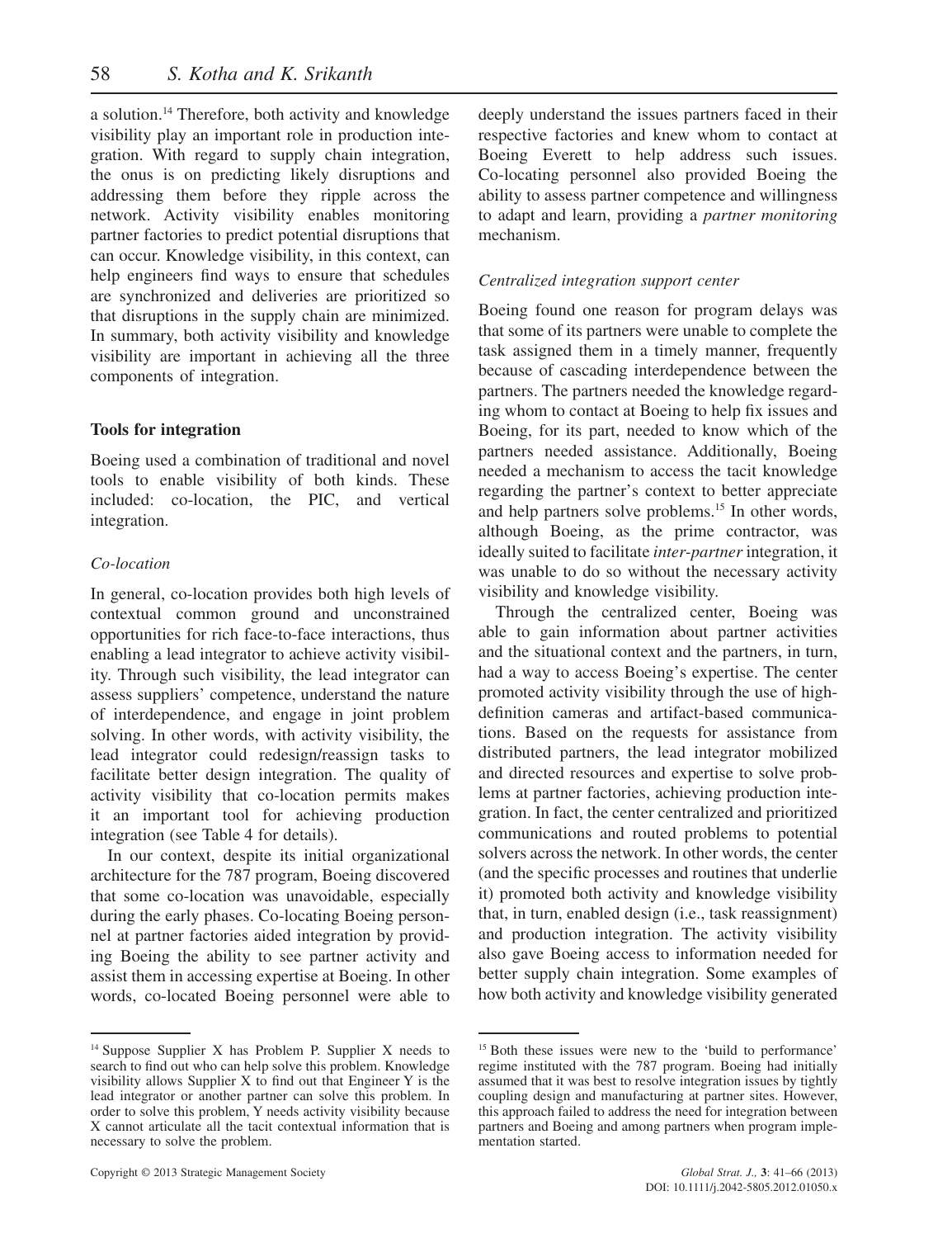| <b>Integration Tools</b>                                                                      | <b>INTEGRATION COMPONENTS</b>                                                                                                                                                                                        |                                                                                                                                                                                                                                                                                                                                                        |                                                                                                                                                                                                                                        |  |  |  |
|-----------------------------------------------------------------------------------------------|----------------------------------------------------------------------------------------------------------------------------------------------------------------------------------------------------------------------|--------------------------------------------------------------------------------------------------------------------------------------------------------------------------------------------------------------------------------------------------------------------------------------------------------------------------------------------------------|----------------------------------------------------------------------------------------------------------------------------------------------------------------------------------------------------------------------------------------|--|--|--|
|                                                                                               | <b>DESIGN INTEGRATION</b>                                                                                                                                                                                            | <b>PRODUCTION</b><br><b>INTEGRATION</b>                                                                                                                                                                                                                                                                                                                | <b>SUPPLY CHAIN</b><br><b>INTEGRATION</b>                                                                                                                                                                                              |  |  |  |
| <b>VERTICAL</b><br><b>INTEGRATION</b>                                                         | Provides the authority needed<br>to align tasks and<br>responsibilities.                                                                                                                                             | Can enforce actions<br>unilaterally to increase<br>visibility of activities at<br>geographically distributed<br>facilities within the firm.                                                                                                                                                                                                            | Can enforce actions to<br>increase visibility of actions<br>to predict issues.<br>Can modify/change scheduling<br>priorities at company-owned<br>facilities for smoother<br>supply chain operations.                                   |  |  |  |
| <b>CO-LOCATION</b>                                                                            | Promotes visibility of<br>activities that allows for<br>evaluating interdependences<br>between actors and the lead<br>integrator. Promotes<br>knowledge visibility to<br>understand competencies of<br>the supplier. | Promotes visibility of<br>activities, which helps the<br>prime integrator to better<br>understand partner<br>challenges in carrying out<br>the distributed tasks.<br>Co-located personnel can act<br>to promote knowledge<br>visibility by helping<br>partners find the required<br>expertise at Boeing to<br>resolve problems.                        | Not used in our setting.                                                                                                                                                                                                               |  |  |  |
| The PIC                                                                                       |                                                                                                                                                                                                                      |                                                                                                                                                                                                                                                                                                                                                        |                                                                                                                                                                                                                                        |  |  |  |
| Artifact-based<br>communication<br>using high-<br>definition<br>cameras                       | Allows for visibility of<br>activities using rich data,<br>but likely to be less<br>effective when cutting-edge<br>technology programs are<br>involved.                                                              | Visibility of activities allows<br>for effective problem<br>diagnosis and resolution<br>across geographies, and cuts<br>days out of the<br>problem-solving loop.                                                                                                                                                                                       | Could communicate the<br>severity of damage (using<br>rich data) at partner<br>facilities in the wake of a<br>natural disaster or help<br>describe production<br>problems (using rich data)<br>that could impact the<br>schedule.      |  |  |  |
| Resource (expertise)<br>mobilization                                                          | Not applicable.                                                                                                                                                                                                      | Enables the integrator to direct<br>resources and expertise to<br>solve problems at partner<br>sites. Partners gain visibility<br>to knowledge at Boeing.                                                                                                                                                                                              | Enables integrator to direct<br>resources available at<br>Boeing to help the supplier<br>manage activities better to<br>resolve potential ramp-up<br>problems.                                                                         |  |  |  |
| Centralization,<br>prioritizing activity,<br>and monitoring to<br>follow-up for<br>resolution | Not applicable.                                                                                                                                                                                                      | Ensures more important<br>problems are resolved<br>before smaller problems are<br>tackled.<br>Creates a sense of urgency at<br>Boeing to respond to<br>requests for assistance.<br>Also, top management can<br>be informed or looped in, if<br>needed.<br>Highlights integration needs<br>(such as approvals for<br>design changes in our<br>setting). | Ensures that schedules are<br>synchronized and deliveries<br>are prioritized to ensure that<br>disruptions are minimized.<br>Centralized tracking and<br>monitoring enables<br>effectively closing the loop<br>on supply chain issues. |  |  |  |

| Table 4. | Integration components and integration tools in the 787 program |  |  |  |  |
|----------|-----------------------------------------------------------------|--|--|--|--|
|          |                                                                 |  |  |  |  |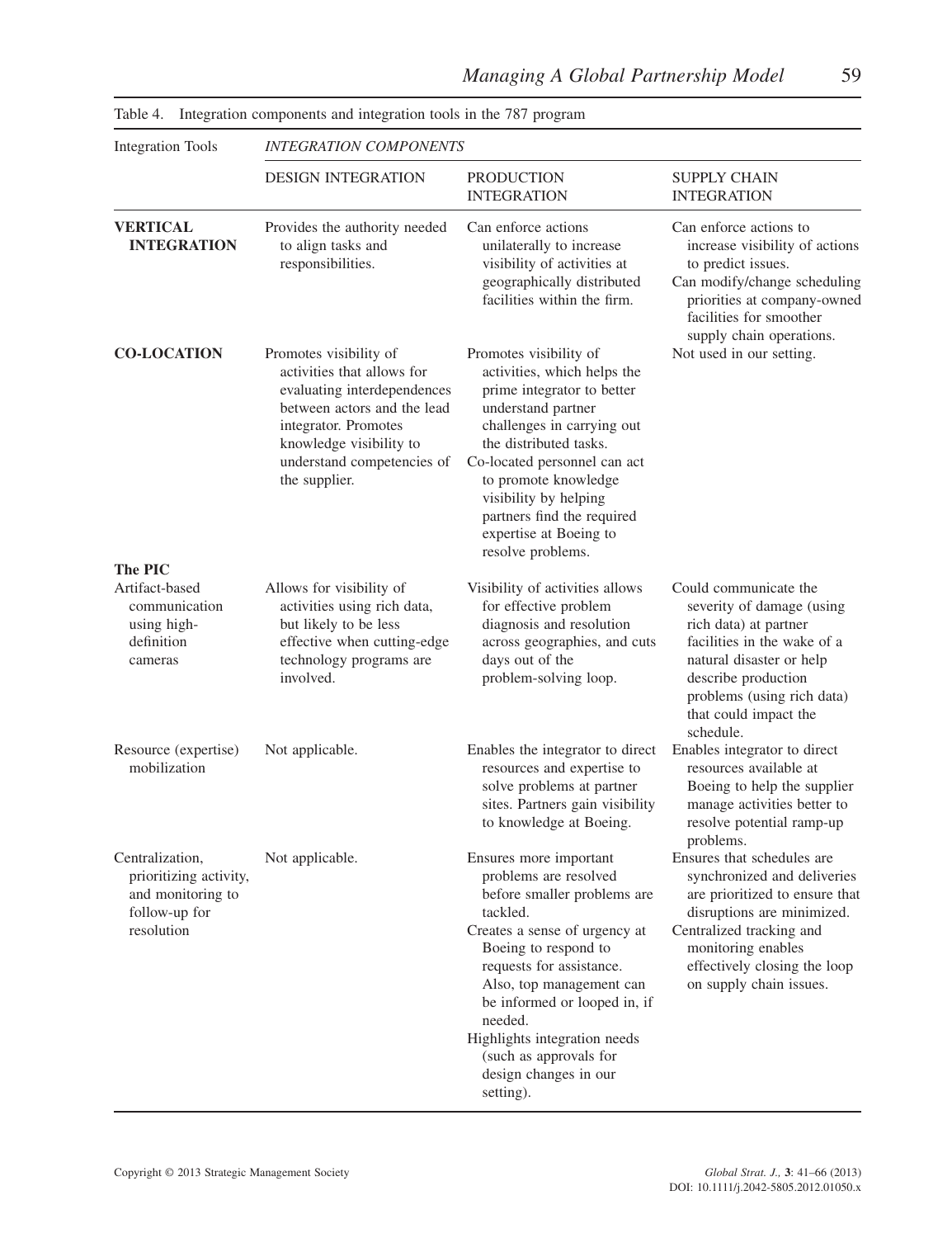by the center were important in achieving design, production and supply chain integration are illustrated in Table 4.

## *Vertical integration*

Faced with short-term pressures and the inability of the Vought and GA factories to resolve issues rapidly, Boeing acquired these facilities, using its authority as the prime contractor for bargaining clout. Despite having significant prior relationships with Boeing and being risk-sharing partners, these partners were reluctant to reorganize their factories to generate the required action visibility. Some of the partners also lacked the authority to direct the actions of other Tier 1 partners while still being responsible for integrating their work. The traditional role of vertical integration is that activities in subunits could be reorganized by recourse to fiat, which is how Boeing gained the authority to reorganize the factories in South Carolina. Boeing then opened them up for closer scrutiny, thus improving activity visibility, which facilitated all three integration components.

Figure 4, in a simplified framework, highlights the interrelationship among the three components of integration, the mechanisms, and the tools discussed earlier. Vertical integration enables integration of all three components primarily through action visibility. Both co-location and developing a centralized center enable integration of all

components via both activity visibility and knowledge visibility. However, as illustrated in the different weights of interconnections, the knowledge visibility created by a centralized center (i.e., the PIC) appears superior to that solely dependent on co-locating engineering personnel at partner facilities, because knowledge visibility created by a co-located engineer is limited by his/her ties in the network. However, a centralized system can help a partner gain access to experts throughout the network, giving the center the ability to rapidly match knowledge sources with where they are required. However, activity visibility generated by a centralized center is not as detailed as that generated by co-locating personnel, since being immersed in the context allows for much richer interactions than using tools such as video cameras. As shown in Table 4, though knowledge visibility generated by co-location is also useful for production and supply chain integration, co-location's impact is less important for these in our setting, primarily because the centralized center took over many of these functions.

## **CONTRIBUTIONS, LIMITATIONS, AND CONCLUSIONS**

We began with the premise that NPD programs that involve cutting-edge technologies distributed across



Figure 4. A proposed framework for achieving global integration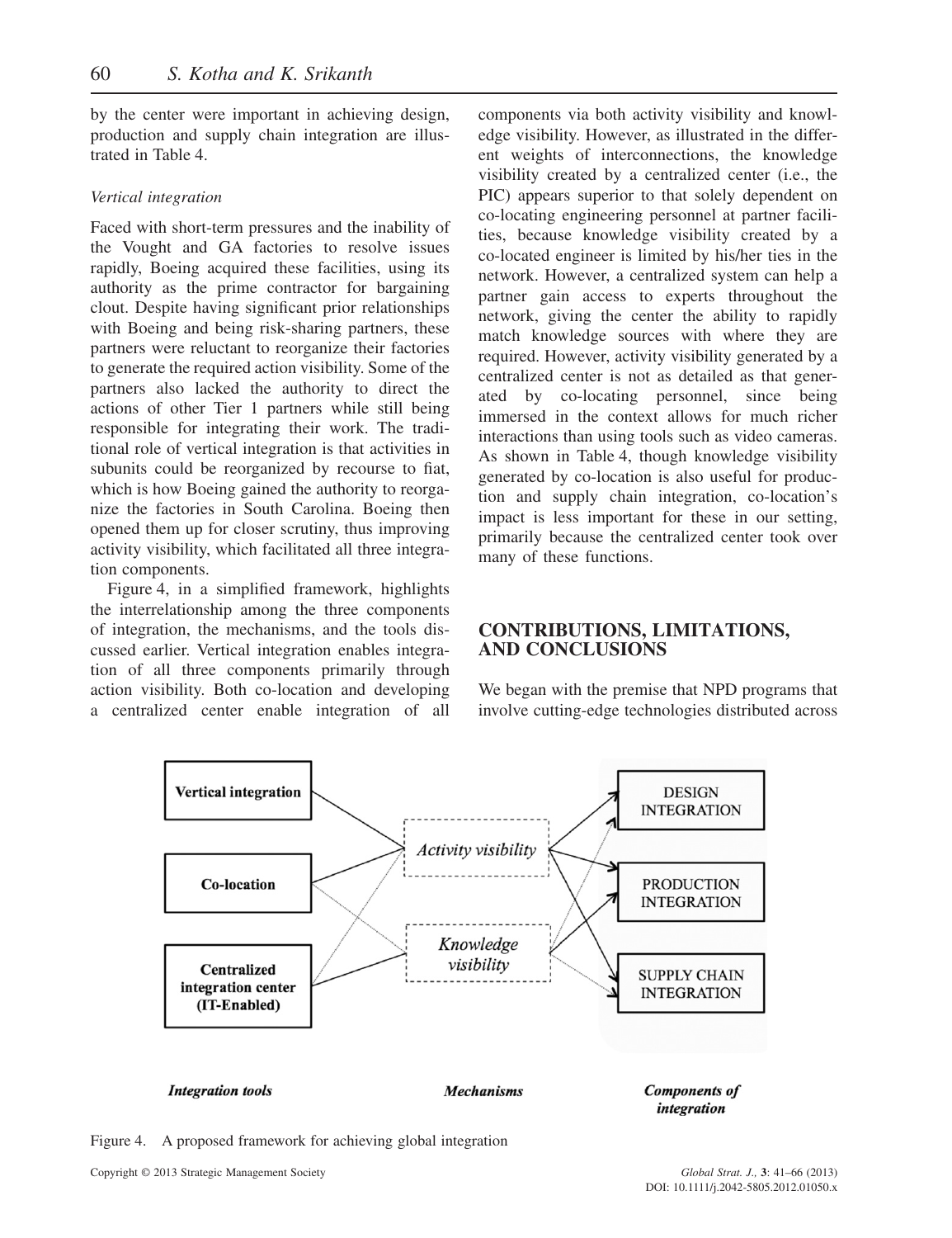*both* geographic and firm boundaries presented unique integration challenges. In this case, technological uncertainty precluded modularity, and co-location of assembler and supplier engineers (as has been done in the past) is expensive. Prior work on buyer-supplier relationships has been silent on how to manage the impact of geographic dispersion, except to point out that greater dispersion may result in poor integration outcomes (Dyer, 2000). The extant international business research has emphasized how the level of unified authority characterizes the integration issues within MNEs (Mudambi and Navarra, 2004). However, such authority is generally absent in buyer-supplier relationships. It is from this context that this article makes novel contributions.

First, to the best of our knowledge, this is the first study that provides a holistic understanding of what constitutes achieving integration from the context of a complex NPD program carried out across geographic and firm boundaries. We found three distinct components of integration capabilities. Prior studies of complex NPD programs primarily highlighted 'production integration' challenges and neglected the design and supply chain integration issues faced by firms using a globally distributed partnership model. Our finding suggests that as firms grapple with production-integration challenges, they realize that these challenges can arise from improper or poor design integration. In large, complex products, all three integration components may tax a firm's ability to achieve integration, leading to system instability.

Interestingly, all three components gained salience at different times during the program implementation. The division of labor decisions made as part of design integration needed to happen first. Poor decisions at this stage can lead to production integration problems. In novel and complex systems, it may be impossible to achieve perfect design integration *ex ante*; any observed production integration problems are fixed first by achieving better design integration. Supply chain integration issues are typically faced after the product design has stabilized and many technical issues in manufacturing are ironed out. Supply chain integration leverages the activity visibility generated for production integration and moves toward predicting and preventing integration issues rather than reacting to them.

Second, in contrast to past research focused on co-location and/or RSA as the primary tools for achieving integration, this study highlights the role played by a dedicated, centralized center specifically designed to achieve integration. As a tool, the inte-

gration center has become the brain behind Boeing's integration efforts. Specifically, our findings highlight the importance of two distinct types of *visibility* as critical mechanisms underlying integration.16 As a centralized entity, the center increases visibility (activity and knowledge), thus enabling the prime contractor to achieve and maintain integration. Its effectiveness can be seen in improved integration performance and reduced co-location needs.

Third, analyzing the center's role helped clarify interrelationships among such integration tools as co-location, RSA, and authority. As noted, co-location is difficult and expensive to achieve in a globally distributed complex NPD project, and RSA's effectiveness as a tool is unclear when task requirements change. Our findings point to the indispensability of *some* co-location in such situations regardless of cost; we also found that co-location varied by partners' ability to accomplish their assigned tasks (e.g., Vought and Alenia required greater co-location than Spirit). As routines were established to promote production and supply chain integration to stabilize the system, the amount of co-location was gradually reduced, suggesting that a dedicated integration center can largely (but not completely) substitute for co-locating personnel at partner facilities.<sup>17</sup>

Also, past research has not explicitly examined whether co-location and RSA are complements or substitutes, though they are both important tools to achieve integration. Co-location enables visibility of activities at partner facilities and limited visibility of knowledge located in the two firms. RSA or social integration over time leads to increasing knowledge visibility. Specifically, RSA cannot fully substitute for co-location in complex projects because it cannot provide activity visibility. In this case, the changed task (build-to-performance versus build-to-print in earlier programs) further constrained RSA effectiveness. The integration center, however, was designed to provide both visibility of knowledge and visibility of activities.

<sup>16</sup> Prior work has referred to co-location, RSA, and normative and social integration as 'integration mechanisms.' To us, these represented tools and not mechanisms. Each of these tools increases visibility between the partners, which is the mechanism by which these tools facilitate achieving integration.

<sup>&</sup>lt;sup>17</sup> One can think of the relationship between co-location and the integration center similar to the relationship between capital and labor in a (Cobb-Douglas) production function. Some co-location is necessary for efficient functioning, but the integration center can effectively substitute after a threshold minimum level.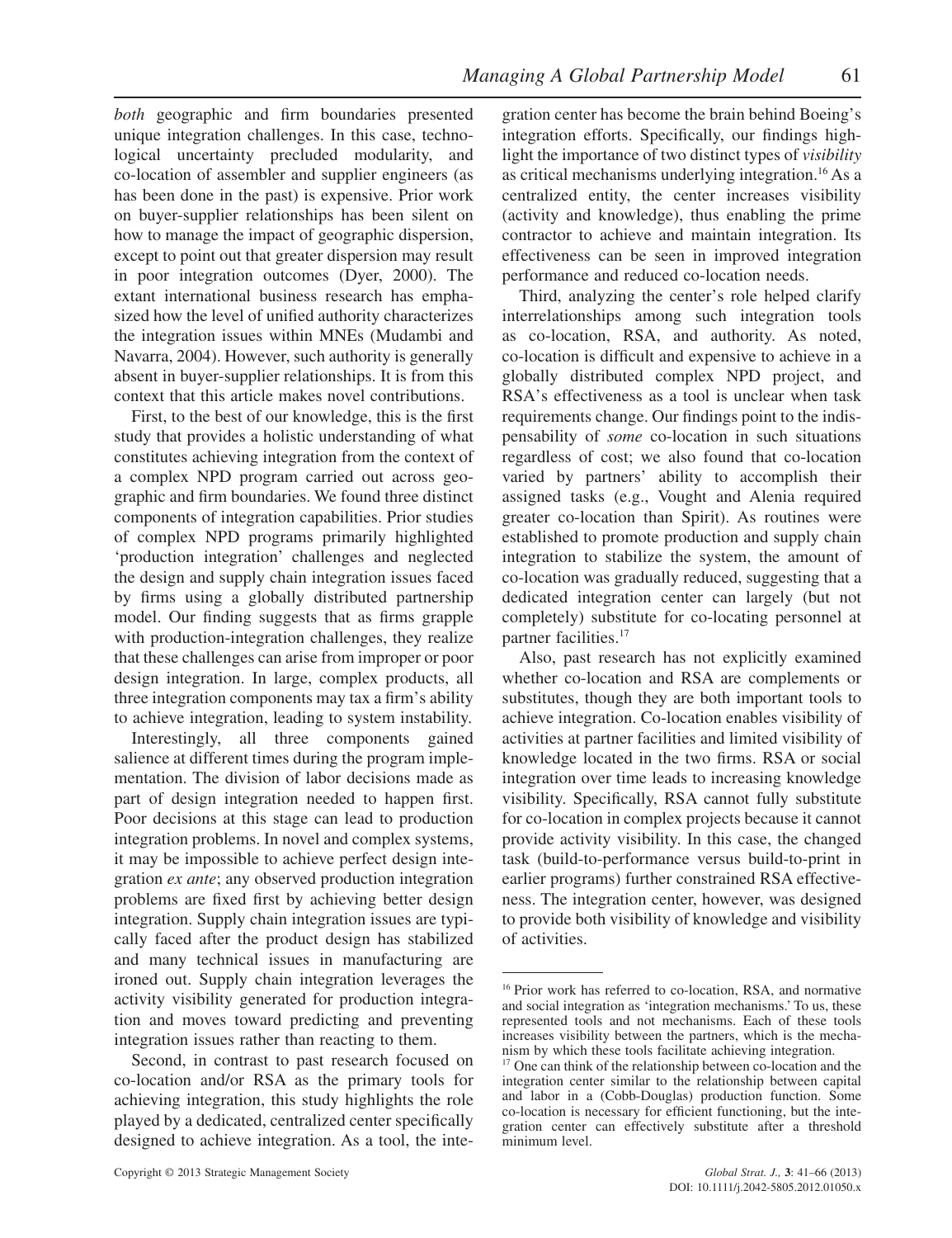Fourth, regarding the role played by authority, our preliminary findings add limited empirical traction to the largely theoretical debate over the role of authority in the knowledge-based view of the firm. The defining question in the theory of the firm literature is the boundary choice between pure markets and hierarchies. Kogut and Zander (1992, 1996) assert that firms are communities that enable knowledge exchange and coordination based on continuity of association and common identity, leading to a common language and higher order organizing principles. In contrast, Williamson (1991) argues that authority is important because it prevents haggling over gains/costs and reduces transaction costs.18 Empirically distinguishing these assertions is difficult in practice because a firm is both a boundary of association *and* authority. Hence, it is not surprising that the empirical evidence is mixed.19 The 787 program involves risk-sharing partners and lies in the *swollen middle* (Hennart, 1993) between pure markets and hierarchies. Thus, it provides an opportunity to examine the assertions raised earlier.

When Boeing acquired the Vought and GA facilities, the unified authority enabled the Charleston factories to merit the attention of the internal buyer in Everett, in order to approve coordination changes and integrate production, a task with which the external supplier had struggled. Integration also enabled investment in visibility-enhancing mechanisms in which some external suppliers were reluctant to invest. Also, Vought's Doty had complained about having the responsibility to integrate with other Tier 1 structural partners without the authority to mandate any changes, which technically should not have been a problem since the partners' incentives were aligned toward swiftly achieving effective integration. Our findings, therefore, suggest that authority (or bargaining power) may be necessary in generating requisite visibility for integrating activities. A dedicated integration center, such as the PIC, is only as useful as the visibility it helps generate.<sup>20</sup>

This suggests that the visibility necessary for coordination is generated more easily in the presence of authority, a point that needs validation in future empirical studies.

Finally, these assertions have some very interesting implications for a firm contemplating a global strategy. On the one hand, researchers have suggested that the *raison d'être* for the MNE is to leverage economies of knowledge and learning across different geographies (Bartlett and Ghosal, 1989; Mudambi, 2011). An MNE that truly depends on integration across geographies for its competitive advantage is more likely to succeed if the headquarters played a strong role. On the other hand, a strong headquarters challenges subsidiary autonomy and flexibility (Birkinshaw and Hood, 1998; Mudambi and Navarra, 2004). So the international business research suggests that given such trade-offs, middle positions are unsustainable. But our findings suggest middle positions are sustainable if the HQ managers have the tools to generate visibility across the MNE network of subsidiaries.

#### **Study limitations**

This is one of the first inductive studies to examine a complex globally distributed NPD project. While our choice of program and industry may limit the generalizability of the findings, it has enabled us to take a more fine-grained approach to analyzing how global integration capabilities emerge in practice. Such detail would be difficult, if not impossible, to capture through large sample studies (Poole and Van de Ven, 1989). Given our objective of understanding the boundary conditions of existing theory, this approach was well suited to our research question. Also, some of the processes and mechanisms highlighted are generalizable across other complex globally distributed programs.

We recognize that there are numerous other important issues to the success of venturing into an NPD in a globally disaggregated supply chain. Given our interests and the thrust of the special issue, we restricted the scope of the article and focused extensively on activity coordination among actors and deliberately ignored other important aspects of new product development (such as financing models for

<sup>18</sup> Building on Williamson's work, Argyres (1999: 168) has speculated that 'some sort of hierarchical mechanism may be needed in the early stages of systems development and adoption in order to overcome inherent transaction cost and bargaining problems.'

<sup>&</sup>lt;sup>19</sup> Some studies have found little difference between within-firm integration versus between-firm integration (Helper *et al*., 2000), while others showed that within-firm integration is superior (Almeida *et al.*, 2002).

<sup>&</sup>lt;sup>20</sup> From a variety of motivation considerations, partners may limit their facilities′ visibility to the systems integrator. Co-location is one means of overcoming such motivation chal-

lenges, as the collocated integrator's engineers can monitor the activities of partners. However, in a globally disaggregated program, this is a costly solution. In these cases, authority could remove potential impediments to achieving such visibility.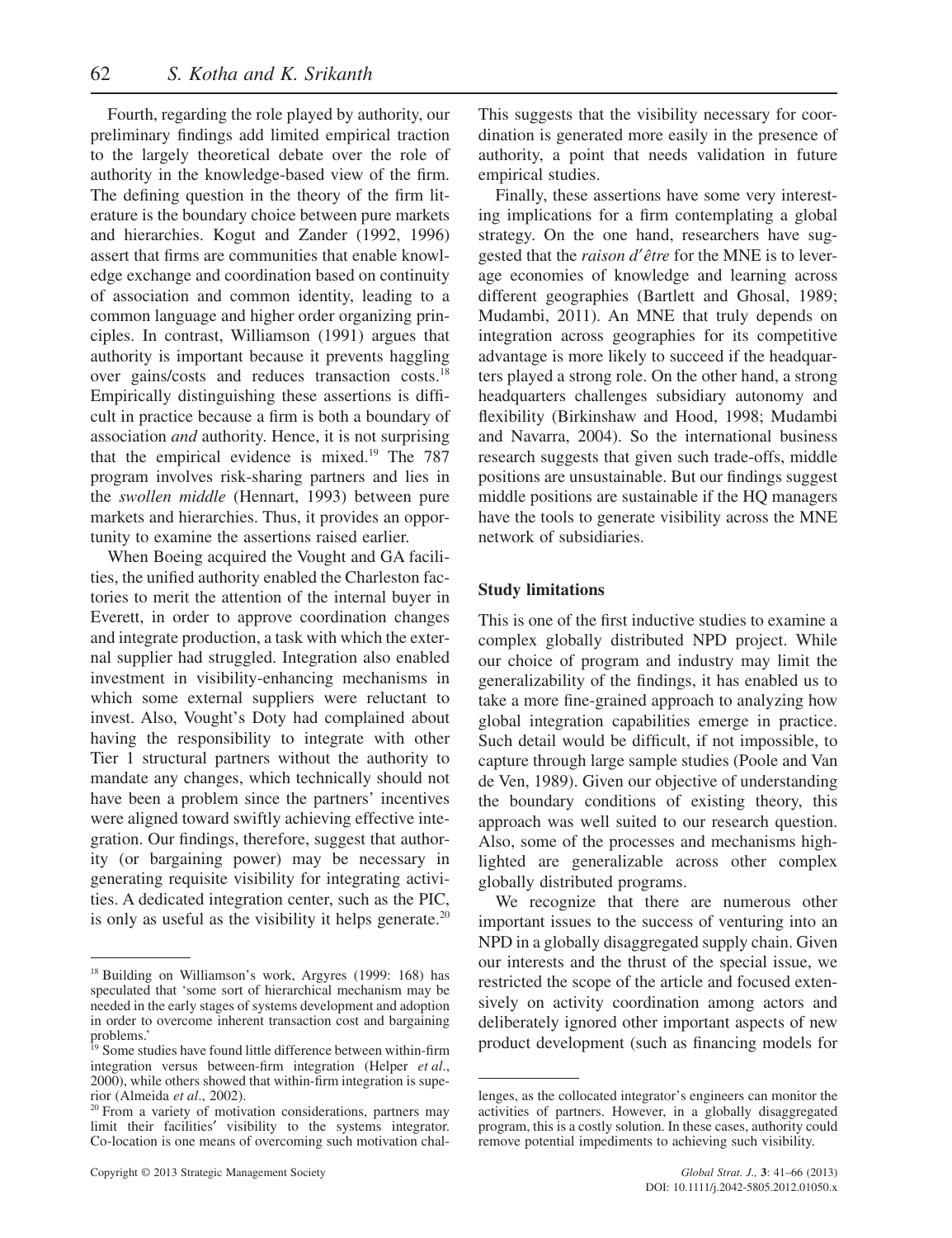complex projects, project management issues, supplier selection, and the role played by risk in the initial design and subsequent reorganization of the airplane's program architecture). The aspects of the program not examined here are interesting avenues for future research.

Our primary informants were Boeing employees. Although we interviewed Boeing personnel who were directly involved in supplier integration issues at Vought, both before and after its takeover by Boeing, we did not interview other major suppliers, which is a limitation to our data. However, since we relied on media reports and comments by industry observers, we provide a balanced and accurate understanding of how events unfolded. Finally, we were not privy to other tools Boeing may have used to manage the program. Given the importance and complexity of this topic, it would be an excellent avenue for future research.

Past research has suggested that when a product's architecture is modular, knowledge integration from external sources is less difficult (Baldwin and Clark, 2000; Brusoni *et al*., 2001). But technological uncertainty and an incomplete understanding of interdependencies preclude modularity and increase misalignment risk (Ethiraj and Levinthal, 2004). It is possible that once the 787 production system reaches a level state and when interdependencies are better understood, greater modularity may be achieved. In other words, modularity may not be initially designed in a complex system; it may emerge with time, as the interdependencies are better understood. This topic should be reviewed for possible research when Boeing introduces its 787 derivate, the 787–9, within the next few years.

# **CONCLUSION**

This article examined how to integrate globally distributed complex innovative projects by studying the Boeing 787 *Dreamliner* program. Whereas prior work has emphasized the need for co-location between partners and the formation of individuallevel personal relationships to achieve coordination and alleviate opportunism concerns, such tools are not readily adapted to integrating work distributed across geographic and firm boundaries. We find that integration is facilitated by enhanced visibility between assembler and partners regarding the context of work and the locus of knowledge; we suggest that the integration tools identified in prior

work effectively increase such visibility, and we argue how a dedicated integration center may increase visibility.

We also find that bargaining power is important to motivating partners to take actions that enhance visibility across firm boundaries. Taken together, these findings imply that (1) enhancing visibility is the mechanism that underlies all integration efforts and (2) under conditions of uncertainty, authority (or a close substitute), is necessary to enhance visibility and thereby achieve coordination even when incentives are aligned. These findings inform the lively debate between the transaction cost-based perspective and the knowledge-based view of the firm by suggesting boundary conditions for the latter.

## **ACKNOWLEDGEMENTS**

We thank the Boeing executives for taking the time to share their insights. Specifically, we thank David Smukowski for connecting us with various executives at Boeing. We also thank Markus Becker, Anand Nandkumar, Torben Pedersen, seminar participants at the Copenhagen Business School, and the associate editor and three anonymous reviewers for their feedback in improving the article.

## **REFERENCES**

- Almeida P, Song J, Grant RM. 2002. Are firms superior to alliances and markets? An empirical test of cross-border knowledge building. *Organization Science* **13**(2): 147– 161.
- Argyres NS. 1999. The impact of information technology on coordination: evidence from the B-2 'Stealth' bomber. *Organization Science* **10**(2): 162–180.
- Baldwin CY, Clark KB. 2000. *Design Rules: The Power of Modularity* (Vol. **1**). The MIT Press: Cambridge, MA.
- Barlett CA, Ghosal S. 1989. *Managing Across Borders: The Transnational Solution*. Harvard Business School Press: Boston, MA.
- Becker MC, Zirpoli F. 2009. *Beyond product architecture: division of labor and competence accumulation in complex product development*. Available at: http://ssrn. com/abstract=1031931 (accessed 16 November 2012).
- Becker MC, Zirpoli F. 2011. What happens when you outsource too much? *MIT Sloan Management Review* **52**(2): 59–67.
- Bingham CB, Haleblian J. 2012. How firms learn heuristics: uncovering missing components of organizational learning. *Strategic Entrepreneurship Journal* **6**(2): 152–177.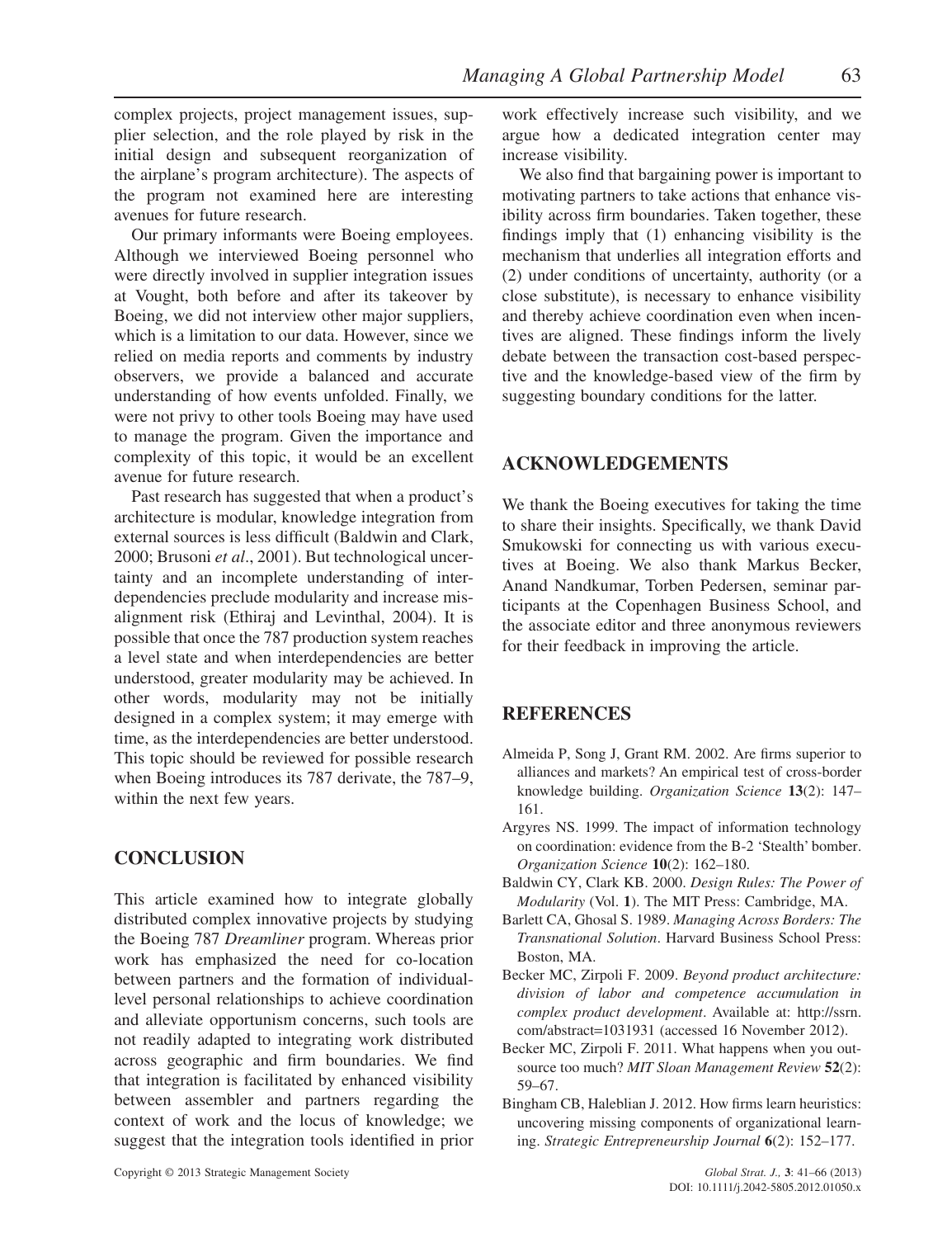- Birkinshaw J, Hood N. 1998. Multinational subsidiary evolution: capability and charter change in foreign owned subsidiary companies. *Academy of Management Review* **23**(4): 773–796.
- Blocher JD, Lackey CW, Mabert VA. 1993. From JIT purchasing to supplier partnerships at Xerox. *Target* **9**(3): 12–18.
- The Boeing Company. 1998. *Press release: 21 January*.
- The Boeing Company. 2002. *Press release: 20 December*.
- The Boeing Company. 2008. *Press release: 14 April*.
- Brown SL, Eisenhardt KM. 1997. The art of continuous change: linking complexity theory and time-paced evolution in relentlessly shifting organizations. *Administrative Science Quarterly* **42**(1): 1–34.
- Brusoni S, Prencipe A, Pavitt K. 2001. Knowledge specialization, organizational coupling, and the boundaries of the firm: why do firms know more than they make? *Administrative Science Quarterly* **46**(4): 597–621.
- Carlile PR. 2002. A pragmatic view of knowledge and boundaries: boundary objects in new product development. *Organization Science* **13**(4): 442–455.
- Cavinato JL. 1992. A total cost/value model for supply chain competitiveness. *Journal of Business Logistics* **13**(2): 285–302.
- Chesbrough HW. 2003. *Open Innovation*. Free Press: New York.
- Creedy S. 2010. The Boeing 787 team that is living a dream. The Australian, 23 April. Available at: http:// theaustralian.newspaperdirect.com/epaper/viewer.aspx (accessed 26 September 2011).
- Doz YL. 1996. The evolution of cooperation in strategic alliances: initial conditions or learning processes? *Strategic Management Journal*, Summer Special Issue **17**: 55–83.
- Dyer JH. 1996. Specialized supplier networks as a source of competitive advantage: evidence from the auto industry. *Strategic Management Journal* **17**(4): 271–291.
- Dyer JH. 1997. Effective interfirm collaboration: how firms minimize transaction costs and maximize transaction value. *Strategic Management Journal* **18**(7): 535– 556.
- Dyer JH. 2000. *Collaborative Advantage: Winning Though Extended Enterprise Supplier Networks*. Oxford University Press: New York.
- Dyer JH, Hatch NW. 2006. Relation-specific capabilities and barriers to knowledge transfers: creating advantage through network relationships. *Strategic Management Journal* **27**(8): 701–719.
- Dyer JH, Nobeoka K. 2000. Creating and managing a high performance knowledge-sharing network: the Toyota case. *Strategic Management Journal* **21**(3): 345– 368.
- Dyer JH, Singh H. 1998. The relational view: cooperative strategy and sources of interorganizational competitive advantage. *Academy of Management Review* **23**(4): 660– 679.
- Eisenhardt KM. 1989. Building theories from case study research. *Academy of Management Review* **14**(4): 532– 550.
- Eisenhardt KM, Graebner ME. 2007. Theory building from cases: opportunities and challenges. *Academy of Management Journal* **50**(1): 25–32.
- Esty BC, Kane M. 2001. *Airbus A3XX: developing the world's largest commercial jet (a) and (b) TN. Teaching note 201–040, Harvard Business School, Boston, MA*.
- Ethiraj SK, Levinthal DA. 2004. Modularity and innovation in complex systems. *Management Science* **50**(2): 159– 173.
- Frost TS, Zhou C. 2005. R&D co-practice and 'reverse' knowledge integration in multinational firms. *Journal of International Business Studies* **36**: 676–687.
- Garud R, Kotha S. 1994. Using the brain to model flexible production systems. *Academy of Management Review* **19**(4): 671–698.
- Garud R, Munir K. 2008. From transaction to transformation costs: the case of Polaroid's SX-70 camera. *Research Policy* **37**: 690–705.
- Gates D. 2008. Boeing expertise speeding up 787 partners. The Seattle Times, 11 June. Available at: http:// seattletimes.com/html/boeingaerospace/2004470059\_ charleston11.html (accessed 14 November 2012).
- Ghoshal S, Nohria N. 1989. Internal differentiation within multinational corporations. *Strategic Management Journal* **10**(4): 323–337.
- Grant RM. 1996. Toward a knowledge-based theory of the firm. *Strategic Management Journal*, Winter Special Issue **17:** 109–122.
- Gulati R, Lavie D, Singh H. 2009. The nature of partnering experience and the gains from alliances. *Strategic Management Journal* **30**(11): 1213–1233.
- Hansen M. 1999. The search transfer problem: the role of weak ties in sharing knowledge across organization sub-units. *Administrative Science Quarterly* **44**(1): 82–111.
- Hansen M. 2002. Knowledge networks: explaining effective knowledge sharing in multi-unit companies. *Organization Science* **13**(3): 232–248.
- Helper S, MacDuffie JP, Sabel C. 2000. Pragmatic collaborations: advancing knowledge while controlling opportunism. *Industrial and Corporate Change* **9**(3): 443–488.
- Hennart JF. 1993. Explaining the swollen middle: why most transactions are a mix of 'market' and 'hierarchy.' *Organization Science* **4**(4): 529–547.
- James A. 2009. Boeing's 787 production is missioncontrolled. Seattle Post-Intelligencer, 30 April. Available at: www.seattlepi.com/business/405751\_boeing29.html (accessed 5 October 2009).
- Kale P, Singh H. 2007. Building alliance capability though learning: the role of the alliance learning process in alliance capability and firm-level alliance success. *Strategic Management Journal* **28**(10): 981–1000.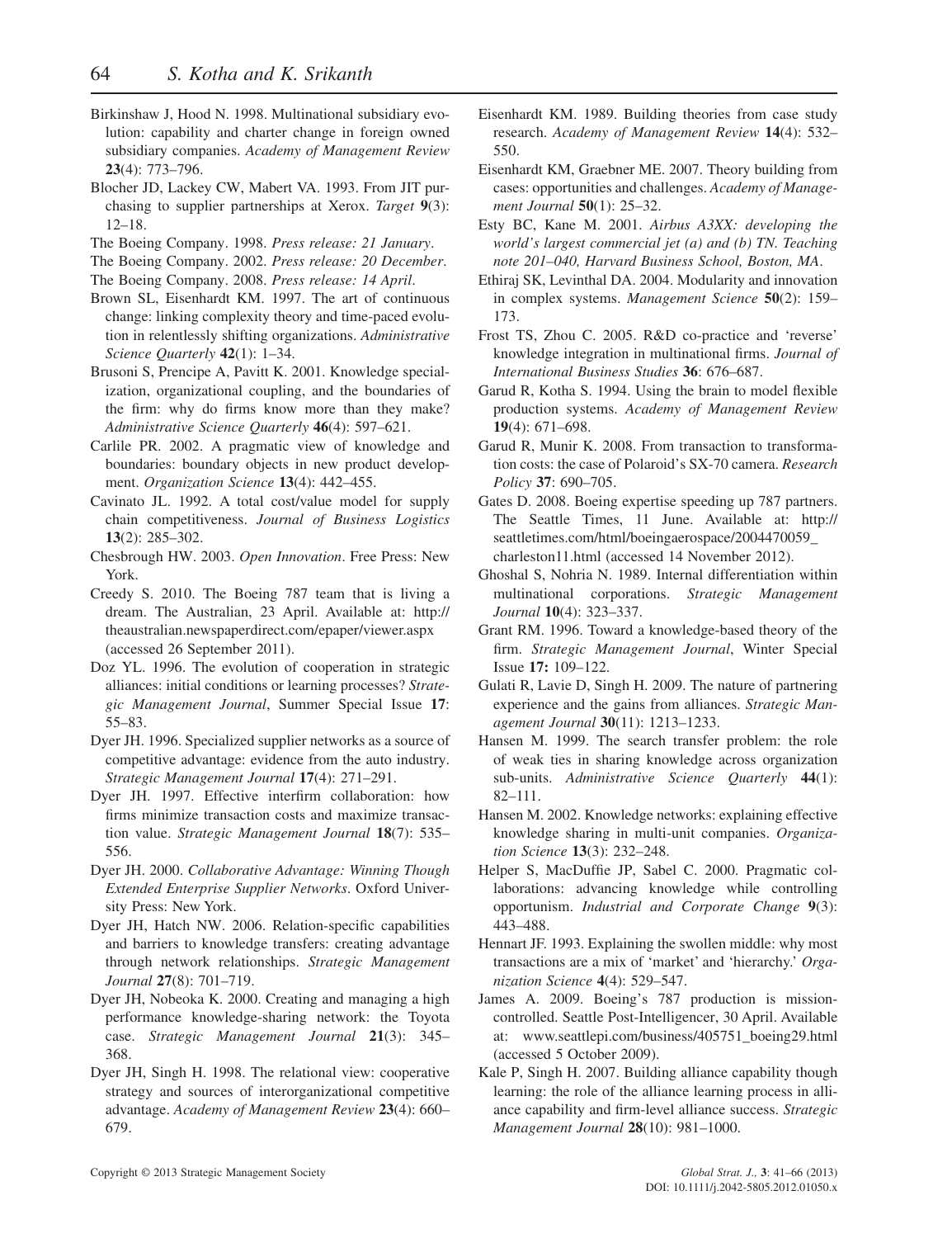- Kogut B, Zander U. 1992. Knowledge of the firm, combinative capabilities, and the replication of technology. *Organization Science* **3**(3): 383–397.
- Kogut B, Zander U. 1993. Knowledge of the firm and the evolutionary theory of the multinational corporation. *Journal of International Business Studies* **24**(4): 625– 645.
- Kogut B, Zander U. 1996. What firms do? Coordination, identity, and learning. *Organization Science* **7**(5): 502– 518.
- Kotabe M, Martin X, Domoto H. 2003. Gaining from vertical partnerships: knowledge transfer, relationship duration, and supplier performance improvement in the U.S. and Japanese automotive industries. *Strategic Management Journal* **24**(4): 293–316.
- Kotha S, Nolan R. 2005. *Boeing 787: the Dreamliner*. Case 305101, Harvard Business School, Boston, MA.
- Kraut R, Fussell S, Brennan S, Siegel J. 2002. Understanding effects of proximity on collaboration: implications for technologies to support remote collaborative work. In *Distributed Work*, Hinds P, Kiesler S (eds). The MIT Press: Cambridge, MA.
- Langlois RN. 1988. Economic change and the boundaries of the firm. *Journal of Institutional and Theoretical Economics* **144**: 635–657.
- Lee J, Berente N. 2012. Digital innovation and the division of innovative labor: digital controls in the automotive industry. *Organization Science* **23**(5): 1428–1447.
- Lee TW. 1999. *Using Qualitative Methods in Organizational Research*. SAGE Publications: Thousand Oaks, CA.
- Lewin AY, Massini S, Peeters C. 2009. Why are companies offshoring innovation? The emerging global race for talent. *Journal of International Business Studies* **40**(6): 901–925.
- Lincoln JR, Ahmadjian CL. 2001. Shukko (employee transfers) and tacit knowledge exchange in Japanese supply networks: the electronics industry case. In *Knowledge Emergence: Social, Technical, and Evolutionary Dimensions of Knowledge Creation*, Nonaka I, Nishiguchi T (eds). Oxford University Press: New York.
- Lunsford LJ. 2007. Boeing scrambles to repair problems with new plane. The Wall Street Journal, 7 December: A1.
- Lunsford LJ. 2008a. Boeing CEO fights headwind: despite profit growth, 787 Dreamliner and tanker contract loss test McNerney. The Wall Street Journal, 25 April: B1.
- Lunsford LJ. 2008b. Outsourcing at crux of Boeing strike. The Wall Street Journal, 8 September: B1.
- MacPherson A, Pritchard D. 2003. The international decentralisation of U.S. commercial aircraft production: implications for U.S. employment and trade. *Futures* **35**: 221– 238.
- Madhok A. 1997. Cost, value, and foreign market entry mode: the transaction and the firm. *Strategic Management Journal* **18**(1): 39–61.
- Martinez JI, Jarillo JC. 1989. The evolution of research on coordination mechanisms in multinational corporations. *Journal of International Business Studies* **20**: 489–514.
- Meyer KE, Mudambi R, Narula R. 2011. Multinational enterprises and local contexts: the opportunities and challenges of multiple embeddedness. *Journal of Management Studies* **48**(2): 235–252.
- Michaels D, Sanders P. 2009. Dreamliner production gets closer monitoring. The Wall Street Journal, 7 October: B1.
- Mudambi R. 2011. Hierarchy, coordination, and innovation in the multinational enterprise. *Global Strategy Journal* **1**(3/4): 317–323.
- Mudambi R, Navarra P. 2004. Is knowledge power? Knowledge flows, subsidiary power, and rent seeking with MNCs. *Journal of International Business Studies* **35**(5): 385–406.
- Mudambi R, Venzin M. 2010. The strategic nexus of offshoring and outsourcing decisions. *Journal of Management Studies* **47**(8): 1510–1533.
- Newhouse J. 1985. *The Sporty Game*. Alfred A. Knopf Publishers: New York.
- Newhouse J. 2007. *Boeing Versus Airbus*. Alfred A. Knopf Publishers: New York.
- Norris G, Thomas G, Wagner M, Smith CF. 2005. *Boeing 787 Dreamliner: Flying Redefined*. SilverSky Publishing: Perth, Australia.
- Olson G, Olson J. 2000. Distance matters. *Human Computer Interaction* **7**: 347–374.
- Olson JS, Teasley S, Covi L, Olson G. 2002. The (currently) unique advantages of collocated work. In *Distributed Work*, Hinds P, Kiesler S (eds). The MIT Press: Cambridge, MA.
- Ostrower J. 2009. Realising the 787 dream. Aviation News Releases Magazine, 5 June.
- Poole MS, Van de Ven AH. 1989. Using paradox to build management and organization theories. *Academy of Management Review* **14**(4): 562–578.
- Powell WW, Koput KW, Smith-Doerr L. 1996. Interorganizational collaboration and the locus of innovation: networks of learning in biotechnology. *Administrative Science Quarterly* **41**(1): 116–145.
- Rai A, Patnayakuni R, Seth N. 2006. Firm performance impacts of digitally enable supply chain integration capabilities. *MIS Quarterly* **30**(2): 225–246.
- Rugman A, Verbeke A. 2009. Location, competitiveness and the multinational enterprises. In *The Oxford Handbook of International Business*, Rugman AM (ed). Oxford University Press: Oxford, U.K.
- Rugman A, Verbeke A, Nguyen QTK. 2011. Fifty years of international business theory and beyond. *Management International Review* **51**(6): 755–786.
- The Seattle Times. 2003. *Who will supply all the parts?* 15 June. Available at: http://community.seattletimes. nwsource.com/archive/?date=20030615&slug=7e73 question15 (accessed 14 November 2012).